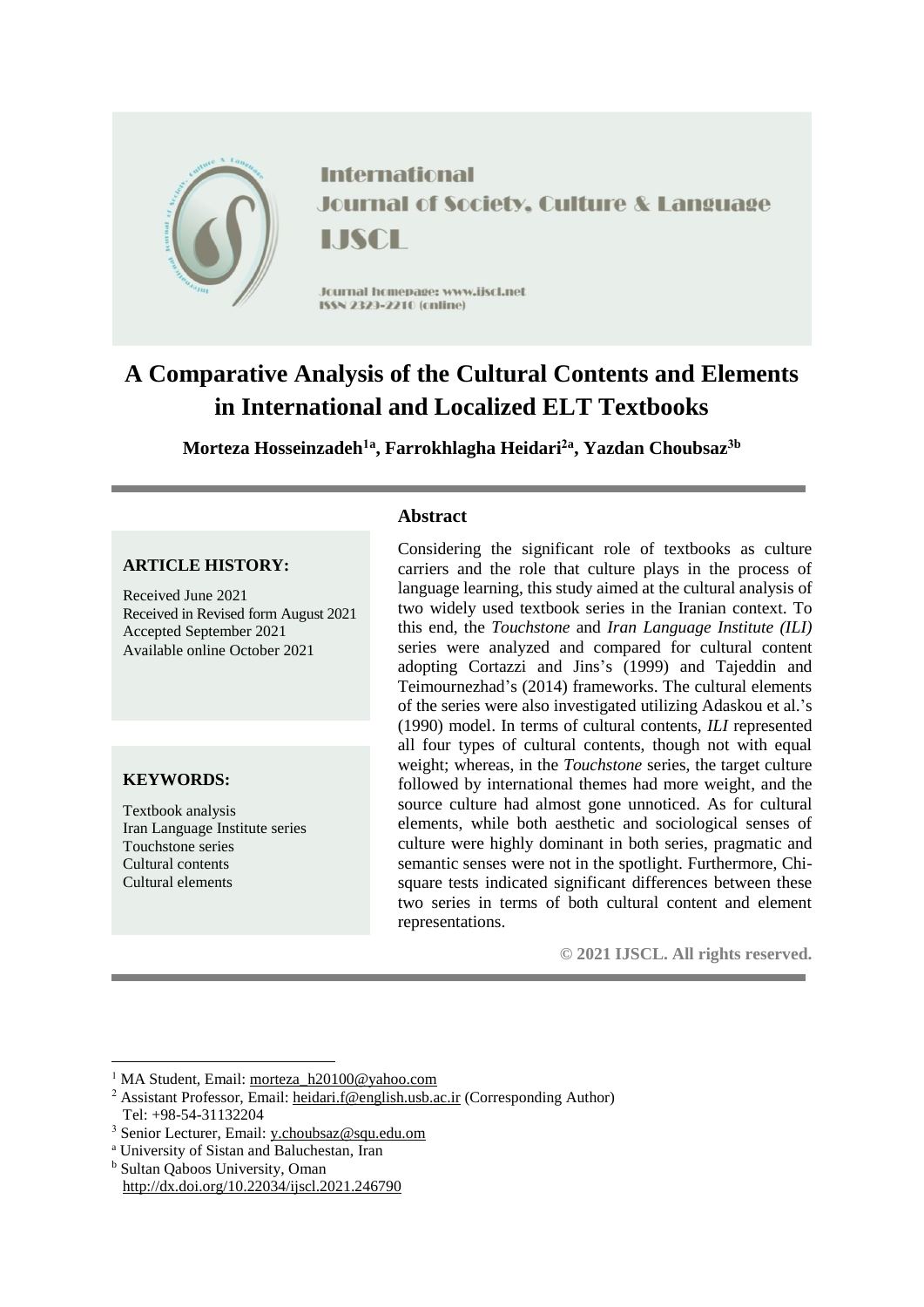# **1. Introduction**

extbooks play a prominent role in the challenging process of English language teaching and learning. Today, both **Printed and digital formats are inseparable parts** and digital formats are inseparable parts of any language learning curriculum. In fact, they act like a roadmap via which a pedagogical program can be pursued, or a course can be taught. To underscore the significance of textbooks in language education, Cortazzi and Jin (1999) take the discussion to another level and consider textbooks as an authority or an ideology in educational settings. Hence, it can be perceived that textbook design, development, and publication are considered a controversial task as it largely needs to fulfill educational, ideological, commercial, and even local obligations. A huge part of this controversy is related to cultural content inclusion, i.e., to what extent the source, target, or international culture needs to be included in English Language Teaching (ELT) textbooks and what cultural aspects can be disregarded. As Xiong and Qian (2012) put it, learning languages involves dominance over sociolinguistic, ideological, and cultural underpinnings that might be hidden within the lines of textbooks. That is why, with the prominent role of culture in ELT, specifically for successful interaction among speakers of various languages and users of instructional materials, textbooks, as carriers of culture, can help learners with the process of understanding other people's cultural beliefs, norms, and values.

Considering the significance of ELT textbooks as building blocks of language instruction, the role that culture plays in the process of their development, and the position of culture in reflecting social values, this study is aimed at evaluating the cultural contents and elements of international and localized ELT textbooks. For so doing, *Touchstone* and *the Iran Language Institute* (*ILI*) *New Elementary,* as two widely used international and local textbook series taught in English language institutes in Iran, were analyzed and compared for cultural contents and elements represented in all sections plus visuals. Given the large number of studies in the literature paying heed to textbook adoption/analysis in the Iranian K-12 settings, the ultimate goal of this evaluation was to adopt a framework to extract culture-related themes of local and international textbooks at the

institutional level, present those themes based on the existing taxonomies, and provide a road map for both textbook users and developers.

## **2. Theoretical Framework**

To review the literature on culture and its representation in ELT textbooks, the attention should initially be drawn to the 1950s and 1960s. Weninger and Kiss (2013) trace the history of culture in these two decades and conclude that culture was mostly considered to be an object, an idea, or a set of concepts about the target language. After years, in the second phase of the conducted research over time, the focus was gradually off that objective view towards culture and on the culture with small c (Tomalin & Stempleski, 1993). It was in this second wave that the presence and role of culture in the process of language acquisition was highlighted. As a result, a mounting number of studies were conducted with a focus on intercultural and transcultural themes, which later were reflected in Byram's (1997) Intercultural Communicative Competence (ICC), the model that informs the framework of the current study. Byram (1997) asserts that intercultural competence is the "knowledge of others; knowledge of self; skills to interpret and relate; skills to discover and/or to interact; valuing others, their beliefs, and behaviors" (p. 24). In the same vein, Deardorff (2006) underscores the significance of effective communication in ELT intercultural settings based on each language learner's intercultural understanding, skill, and mindset. Following that trend, the culture and ELT interface in the new millennium is largely informed by concepts such as "intercultural competence of the world citizen" (Risager, 2007, p. 222), "global cultural consciousness" (Kumaravadivelu, 2008, p. 164), and "intercultural citizenship" (Byram, 2008, p. 157).

In line with the dominance of globalization (Liu & Fang, 2017) and the existing intercultural or sociocultural paradigms, educational administrators have recently merged intercultural competence and culture-related elements into curricula, teaching materials, and textbooks (Baker, 2015). Consequently, textbooks can be considered as culture carriers or cultural artifacts that might project the more/less dominant culture, affect language learners' inclination towards their own/foreign culture, and change the way they appreciate the value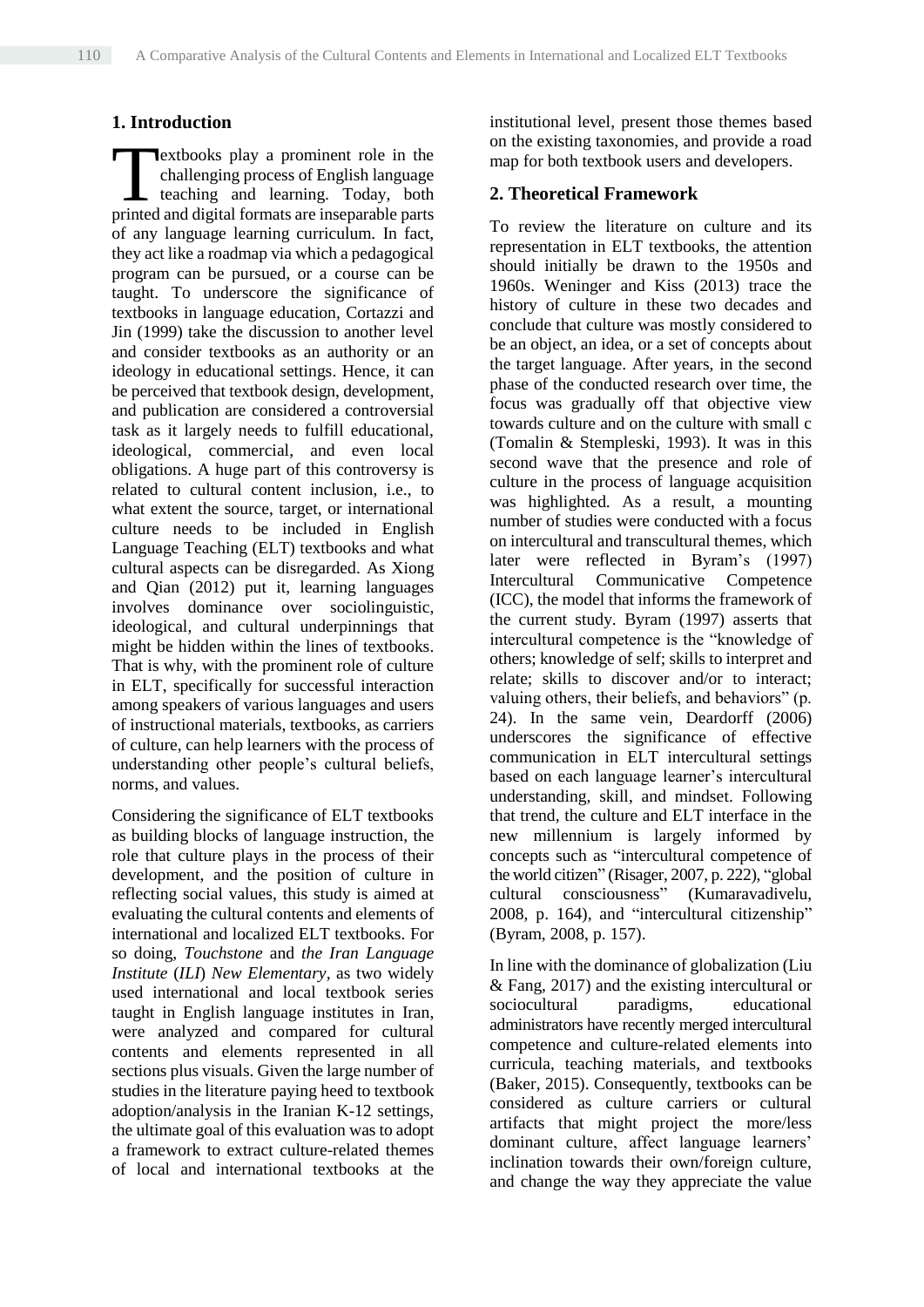system of society (Byram, 2008). Moreover, raising cultural awareness of the learners would only be possible if they have access to instructional materials that promote diversity of cultures (Kumaravadivelu, 2008). Canale (2016) also takes the same stance, draws on the significant role of teaching materials in classrooms, and considers textbooks as a medium for the presentation of cultural values. Accordingly, in an English as a Foreign Language (EFL) context like Iran, where exposure to cultural contents or elements might be limited, both local and international ELT textbooks would hold more important positions. Therefore, the reflection of various cultural beliefs, ethnic diversities, and the support for various viewpoints need to be integrated with such textbooks.

The growing number of studies on the role of culture in ELT textbooks can clearly explain the impact of content evaluation and comparison on textbook development (Al-Sofi, 2018; Baleghizadeh & Jamali Motahed, 2010; Cheng & Biglar Beigi, 2012; Choubsaz et al., 2018; Ghoorchaei et al., 2021; Khodadady & Jajarmi, 2016; Perfecto & Paterno, 2018; Rashidi & Zolfaghari, 2018; Sadeghi & Sepahi, 2017; Sahraee Juybari & Bozorgian, 2020; Shahidipour & Tahririan, 2017; Sidhu et al., 2018; Tajeddin & Teimournezhad, 2014). In the Iranian context, specifically, a comparative analysis of local and international ELT textbooks by Tajeddin and Teimournezhad (2014) indicated that culturally neutral elements – with no reference to any context – were more highlighted in localized textbooks. Furthermore, the aesthetic aspects of culture in the local series were less emphasized compared to the sociological aspects. On the flip side, international textbooks were full of intercultural elements, and the aesthetic aspects had more weight. The authors concluded that the elements of the target culture were reflected, to a larger extent, in international ELT textbooks. In another study, Tajeddin and Bahrebar (2017), just focusing on the reading and dialogue sections of 2 series of ELT textbooks, reported more inclusion of culturefree contents with more emphasis on sociological elements in comparison with the aesthetical sense in local series. In the global textbooks, however, sociological and aesthetic elements outnumbered the ones in localized ones. Comparing 3 ELT textbooks from inner, outer, and expanding circles, Rashidi and Meihami (2016) found more L1 and L2 culture content inclusion in ELT textbooks of the inner circle while the ELT textbooks of the expanding circle included L1 and international cultural content to a greater extent. Anyhow, in the outer circle, the inclusion of L1, L2, and international culture was evident. In terms of cultural senses or elements, L2 aesthetic elements were more underscored in inner and outer circles while L1 aesthetic and pragmatic elements were more frequent in the expanding circle ELT textbooks. Conducting a study on three advanced *ILI* textbooks as local series, Ashrafi and Ajideh (2018) reported that the target culture was the dominant one while the source culture had gone almost unnoticed. The dominance of big C themes in advanced textbook 1 and the slight dominance of little c themes in advanced textbooks 2 and 3 emerged as other findings of this study. In a more recent study, Gheitasi et al. (2020) focused on the cultural content of the *Vison* series; textbooks that are currently used in public secondary schools of Iran and argued that Persian cultural content had a lot of weight in these series; the focus was on aesthetic, followed by semantic, sociological and sociolinguistic/ pragmatic senses of culture.

As an international ELT textbook series, some cultural analyses are conducted on the *Touchstone* series. Madhkhan and Tabatabaei (2019), analyzing a corpus of 20 out of the 48 units, including five units of each textbook, compared these four series and indicated that the dominant cultural sense was the sociolinguistic/ pragmatic sense of the target culture. Moreover, none of these four series outweighed in terms of intercultural content inclusion. More recently, Köksal and Ulum (2021) analyzed the reading passages, dialogues, and exercises of 3 sets of ELT textbooks from inner, outer, and expanding circles, including *Touchstone* I and II, as instances of the inner circle. They tried to explore the imbued hegemonic practices and concluded that the inner circle, English, hegemony was the dominant one in all these three series.

The reviewed studies were only a small portion of the research conducted to demonstrate culture representation in ELT textbooks, the studies that evidently explain the significance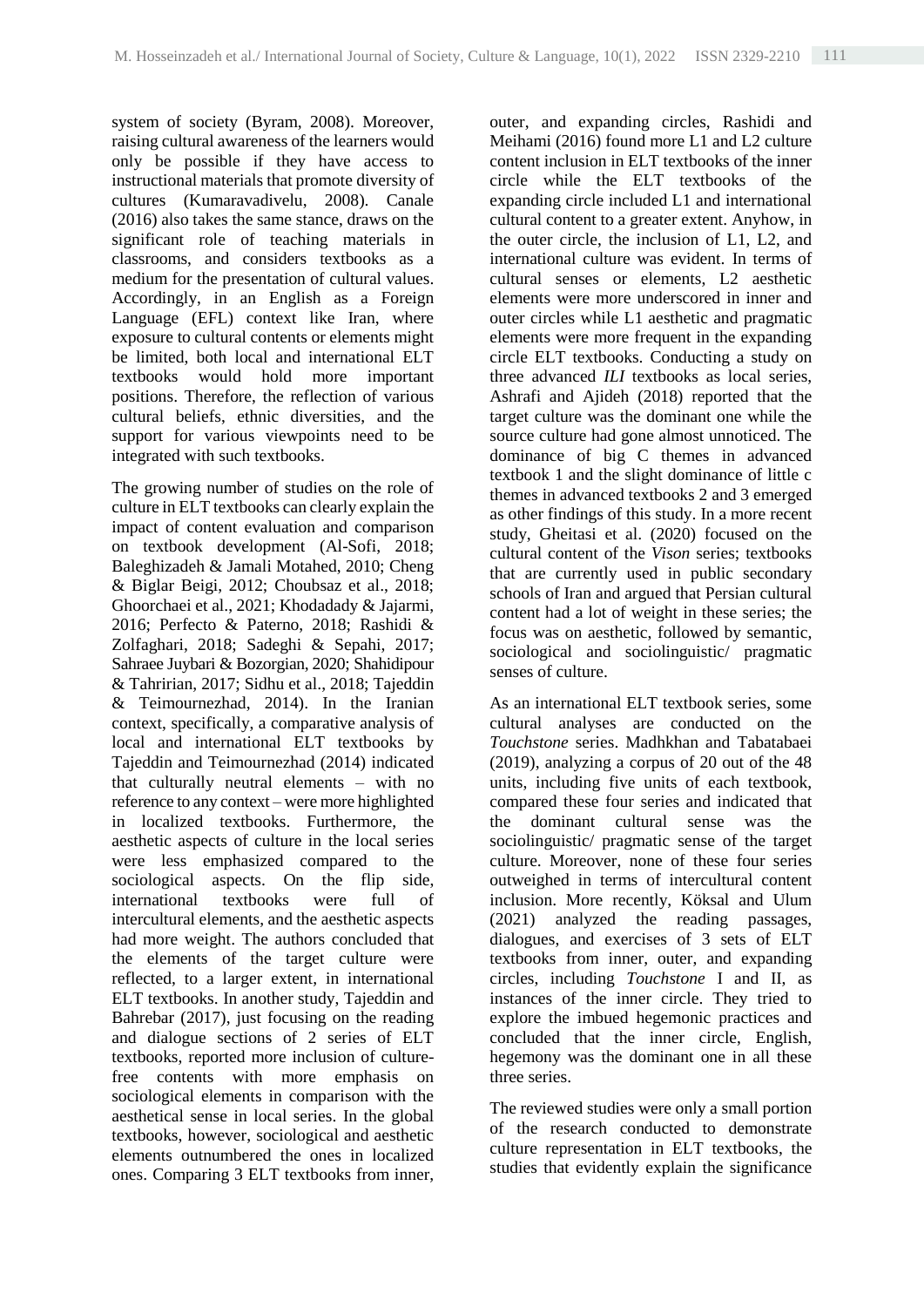of cultural content evaluation as a trending topic (McConachy & Hata, 2013). However, the review of the related literature indicates that such culture-related studies are either narrow in focus or scope of analysis (Babaii et al., 2019; Khodadady & Jajarmi, 2016; Shahidipour & Tahririan, 2017) or take one public school textbook/series of textbooks into account for their analysis (Ahmadi Safa & Karampour, 2019; Ashrafi & Ajideh, 2018; Bakhtiari & Saadat, 2015; Gheitasi et al., 2021; Roohani et al., 2013). Moreover, there are other studies (Tajeddin & Bahrebar 2017; Madhkhan & Tabatabaei, 2019; Köksal & Ulum, 2021; Mofidi & Hashemi, 2019; Sahraee Juybari & Bozorgian, 2020) that opt for specific sections of textbooks to the exclusion of the other parts. To fill this void, stress the importance of promoting intercultural competence (Byram, 1997) at the institute level (not just school level) and complement the work of other researchers analyzing cultural content of both localized and international ELT textbooks (see Tajeddin & Teirmournezhad, 2014; Javadi & Azizinejad, 2017), this empirical study aimed to investigate the cultural contents and elements presented in all sections and visuals of two widely accepted textbook series in the Iranian ELT market. To this end, *Touchstone* (I & II) and *the Iran Language Institute* (*ILI*) *New Elementary* (I, II & III) series were analyzed and compared through the lens of two commonly used frameworks. Our study crystallizes around the following research questions:

> 1. How are cultural contents and elements represented in the *Iran Language Institute New Elementary* and *Touchstone* series? 2. Is there any significant difference between the *Iran Language Institute New Elementary* and *Touchstone* series in terms of cultural contents and elements?

#### **3. Methodology**

Before elaborating on the adopted framework, a brief explanation on the choice and status of the textbooks seems indispensable.

#### **3.1. Textbooks under Scrutiny**

According to the information on the website (Iran Language Institute, n.d.), the *ILI* is the oldest nationwide ELT institute in Iran. With more than 300 centers all over the country, its

main goal after the Islamic Revolution has been to appreciate local and Islamic values to present a new educational model based on the current conditions of the society (Iran Language Institute, n.d.); the values that have had their impact on the teaching materials and the textbooks the *ILI* publishes. The *New Elementary* (I, II & III) series that was first published in the 2017 academic year by *ILI* Press are the adults' department textbook authored by the Research and Planning Department. With nine units in each textbook, the focus of the series is on developing the four language skills, specifically speaking, by adopting a topic-based syllabus (Iran Language Institute, n.d.). *Touchstone Second Edition* (McCarthy et al., 2014), as the other widely used series in Iran, is a mixed media product published by Cambridge University Press. With 12 units in each textbook, the back cover of the student's book introduces the product as "an innovative four-level series for adults and young adults based on research into the Cambridge English Corpus. *Touchstone* teaches English as it is really used" (Touchstone, 2014). In order to have a homogeneous comparative analysis with respect to cultural contents and elements, we opted for *Touchstone I* and *II* plus all three textbooks of *New Elementary*; the rationale for doing so was to have two localized and international ELT textbook series that prepare learners to gain the same level of language proficiency, A1 and A2 (basic level) based on the categorization on https://www. cambridgeenglish.org/ offered by the Common European Framework of Reference (CEFR) for languages.

#### **3.2. Frameworks for Data Collection and Analysis**

Informed by the previously conducted studies (Al-Sofi, 2018; Gheitasi et al., 2020; Mofidi & Hashemi, 2019), we adopted the framework proposed by Cortazzi and Jin (1999) to classify the cultural contents into three types: (1) source culture that represents cultural contents of learners' first language; (2) target culture that represents cultural contents of learners' target language; (3) international culture that encompasses the variety of cultural contents irrespective of learners' first and target language. Following the practice of Tajeddin and Teimournezhad (2014), another type of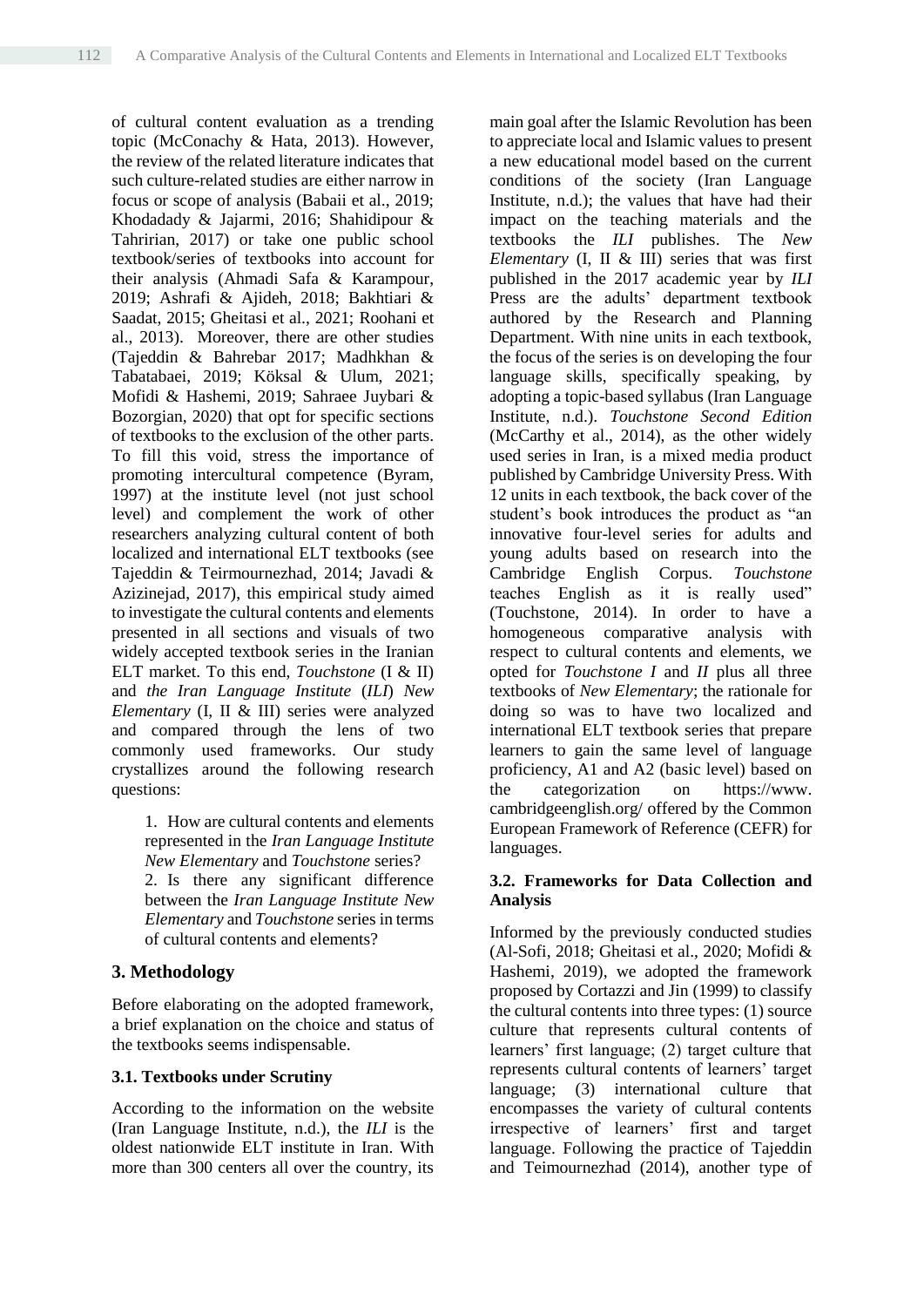content, (4) culturally neutral, was added to the adopted framework; the step taken to assign a category for the group of themes that might be cultural but without reference to any of the other three existing categories.

To classify the cultural elements, the framework proposed by Adaskou et al. (1990) was adopted. The aesthetic, sociological, semantic, and pragmatic meanings of culture form the four distinct areas of the framework. The aesthetic sense represents the big 'C' culture, where themes related to media, cinema, music, literature, geography, and history (Tajeddin & Teimournezhad, 2014) are extracted. The sociological sense is equivalent to small 'c' culture that mostly deals with "the organization and nature of family, of home life, of interpersonal relations, material conditions, work and leisure, customs and institutions" (Adaskou et al., 1990, p. 3). The semantic sense is defined as the system of thinking and idea development that is inherent in the language, the system through which our perceptions are formed (Adaskou et al., 1990). Lastly, the pragmatic sense would be "the background knowledge, social skills, and paralinguistic skills that, in addition to mastery of the language code, make possible successful communication" (Adaskou et al., 1990, p. 4). Though the aesthetic and sociological senses represent cultural values in a more transparent way, the semantic and pragmatic senses of the framework lean towards conceptual and subjective orientations. Therefore, establishing the reliability of data collection and analysis was of the utmost importance.

Despite the qualitative nature of textbook content analysis and the focus on locating cultural themes, this study tried to quantify the results using frequency, percentage, and statistical measurements. By referring to the classifications presented in the adopted frameworks, a set of tables and charts was developed as our guiding principle. After forming the four types of cultural contents and the four strands of cultural elements using Word tables, about 10% of the whole data, three units of each textbook, was analyzed by two separate coders. Given that the coders were M.A. students of Applied Linguistics, they both were already familiar with the adopted frameworks. The analysis of inter-coder reliability using Cohen's (1988) kappa showed that the level of agreement between the coders was 0.71, which is usually considered to be an acceptable numeric term (Pallant, 2011).

# **4. Results**

In the following section, the extracted cultural themes from both ELT textbook series, their frequency, percentage, and the obtained statistical measurements are presented to answer the research questions.

# **4.1. Representation of Cultural Contents and Elements**

To demonstrate the four types of cultural contents and the four strands of cultural elements, all textual sections of *ILI New Elementary (I, II & III)* and *Touchstone (I & II)* such as warm-up activities, conversations, and mini dialogs, readings, vocabulary, and grammatical chunks, writing practices, form or function sections, pronunciation, and speaking hints were analyzed. To make the study more comprehensive, the visual sections of both ELT textbook series were also considered for inclusion and analysis. Altogether, the bulk of data turned to be 27 units of *ILI New Elementary* and 24 units of *Touchstone*. Table 1, as the initial part of the results, presents the cultural content counts and their related percentage terms to answer a part of the first research question.

#### **Table 1**

*Frequency of Cultural Contents in ILI New Elementary and Touchstone*

|                      |                       |                               |       | <b>Textbooks</b>  |        |
|----------------------|-----------------------|-------------------------------|-------|-------------------|--------|
|                      |                       |                               | IЫ    | <i>Touchstone</i> | Total  |
|                      |                       | Count                         | 304   |                   | 305    |
| Cultural<br>Contents | Source Culture        | % Within cultural<br>contents | 99.7% | $0.3\%$           | 100.0% |
|                      | <b>Target Culture</b> | Count                         | 195   | 447               | 642    |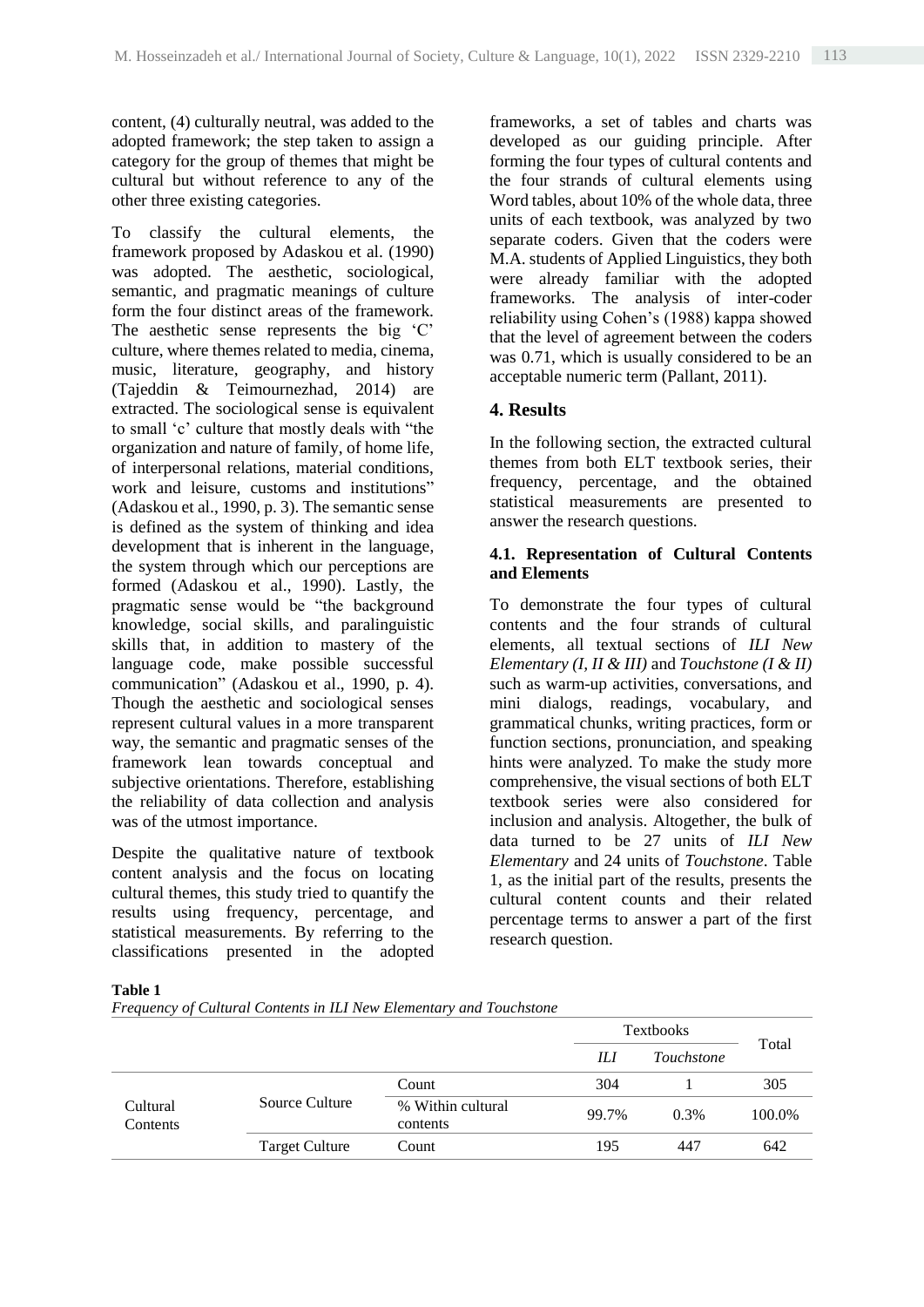|       |               | % Within cultural<br>contents | 30.4% | 69.6% | 100.0% |
|-------|---------------|-------------------------------|-------|-------|--------|
|       | International | Count                         | 501   | 387   | 888    |
|       | Culture       | % Within cultural<br>contents | 56.4% | 43.6% | 100.0% |
|       | Culturally    | Count                         | 292   | 291   | 583    |
|       | Neutral       | % Within cultural<br>contents | 50.1% | 49.9% | 100.0% |
|       |               | Count                         | 1292  | 1126  | 2418   |
| Total |               | % Within cultural<br>contents | 53.4% | 46.6% | 100.0% |

As can be noticed in Table 1, *ILI New Elementary* represents all four types of cultural contents, though not with equal weight. The international culture is highly dominant with 501 counts, followed by the source culture (304), culturally neutral contents (292), and then the target culture (105). For *Touchstone*, however, the analysis results are different. Despite the weight of the target culture (447), international culture (387), and neutral themes (291), the source culture has almost gone unnoticed.

To come up with a definite answer to the first research question, the representation of cultural elements in the two series is also taken into account. Table 2, as the subsequent part of the results, presents the cultural elements of *ILI New Elementary* and *Touchstone* and their related percentage terms in the form of a crosstabulation.

#### **Table 2**

*Frequency of Cultural Elements in ILI New Elementary and Touchstone)*

|                          |              |                            | Textbooks<br>IЫ<br>Touchstone |       |        |
|--------------------------|--------------|----------------------------|-------------------------------|-------|--------|
|                          |              |                            |                               |       | Total  |
|                          | Aesthetic    | Count                      | 731                           | 578   | 1309   |
|                          |              | % Within cultural elements | 55.8%                         | 44.2% | 100.0% |
|                          | Sociological | Count                      | 486                           | 443   | 929    |
| <b>Cultural Elements</b> |              | % Within cultural elements | 52.3%                         | 47.7% | 100.0% |
|                          | Pragmatic    | Count                      | 24                            | 60    | 84     |
|                          |              | % Within cultural elements | 28.6%                         | 71.4% | 100.0% |
|                          |              | Count                      | 51                            | 45    | 96     |
|                          | Semantic     | % Within cultural elements | 53.1%                         | 46.9% | 100.0% |
| Total                    |              | Count                      | 1292                          | 1126  | 2418   |
|                          |              | % Within cultural elements | 53.4%                         | 46.6% | 100.0% |

A general understanding of Table 2 is that while both aesthetic and sociological senses of culture - with 1309 and 929 counts - are highly dominant in the *ILI New Elementary* and *Touchstone* series, pragmatic (84) and semantic (96) senses are not in the spotlight. To demonstrate the explicit nature of aesthetic and sociological senses, the conceptual essence of pragmatic and semantic senses, and to complement the quantitative results of Tables 1 and 2, a small portion of the qualitative textbook analysis is presented in the following section. Table 3 depicts the analysis of the cultural contents and elements in the *ILI New Elementary*.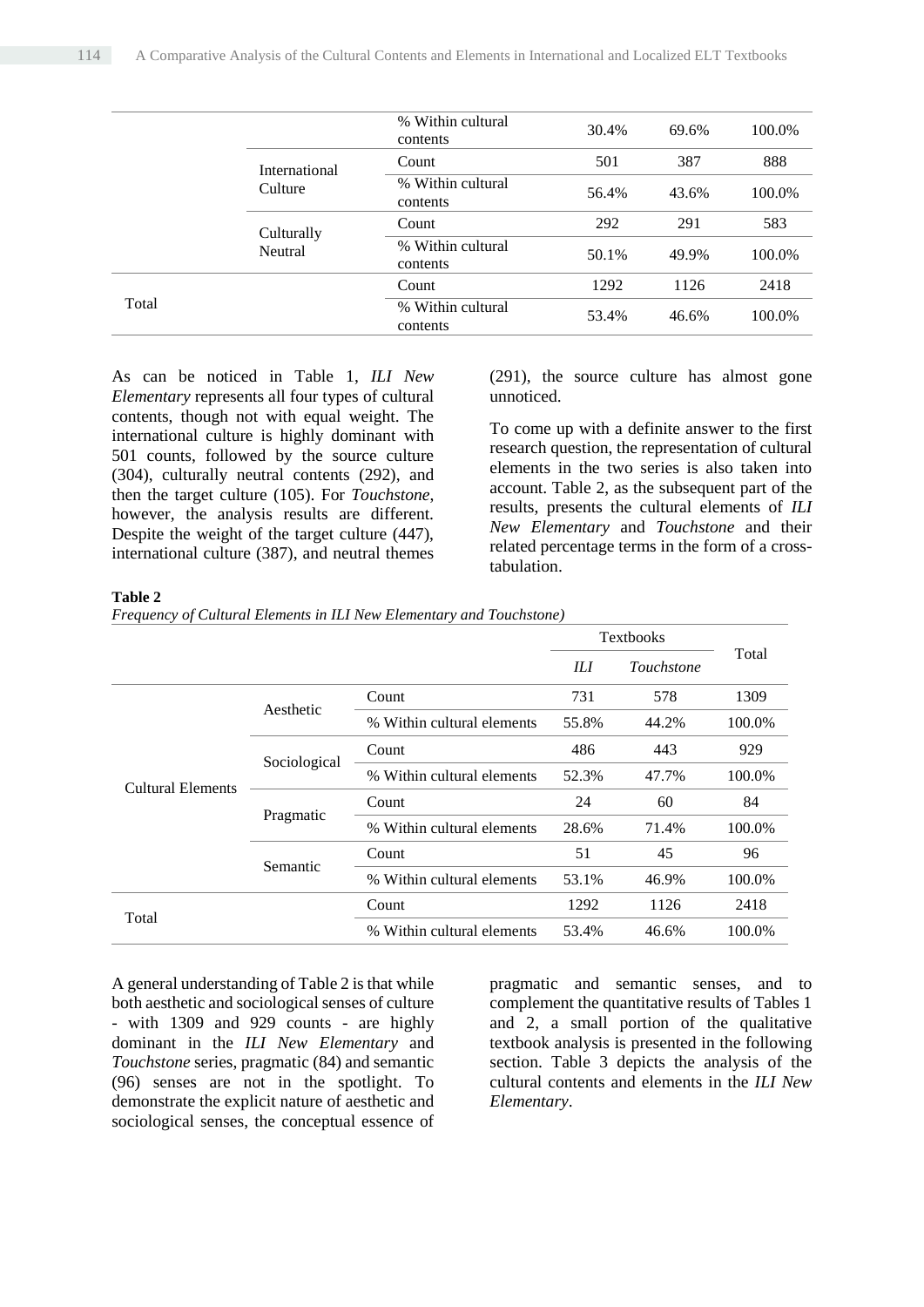| <b>Cultural</b><br><b>Contents</b><br><b>Cultural</b><br><b>Elements</b> | representation of Canarat Contents and Liements in the ILI frew Liemental<br>Source culture                                                                                                                                                                                                                                                                                                                                                                                                                                                                                                                                                                                                                                                                                                                                                                                                                                                                                                                             | <b>Target culture</b>                                                                                                                                                                                                                                                                                                                                                                                                                                                                                                                                          | <b>International</b><br>culture                                                                                                                                                                                                                                                                                                                                                                                                                                                                                                                                                                                                                                                                                                                                                | <b>Culturally</b><br>neutral                                                                                                                     |
|--------------------------------------------------------------------------|-------------------------------------------------------------------------------------------------------------------------------------------------------------------------------------------------------------------------------------------------------------------------------------------------------------------------------------------------------------------------------------------------------------------------------------------------------------------------------------------------------------------------------------------------------------------------------------------------------------------------------------------------------------------------------------------------------------------------------------------------------------------------------------------------------------------------------------------------------------------------------------------------------------------------------------------------------------------------------------------------------------------------|----------------------------------------------------------------------------------------------------------------------------------------------------------------------------------------------------------------------------------------------------------------------------------------------------------------------------------------------------------------------------------------------------------------------------------------------------------------------------------------------------------------------------------------------------------------|--------------------------------------------------------------------------------------------------------------------------------------------------------------------------------------------------------------------------------------------------------------------------------------------------------------------------------------------------------------------------------------------------------------------------------------------------------------------------------------------------------------------------------------------------------------------------------------------------------------------------------------------------------------------------------------------------------------------------------------------------------------------------------|--------------------------------------------------------------------------------------------------------------------------------------------------|
| <b>Aesthetic</b>                                                         | -Iranian cities: Tehran,<br>Tabriz, Isfahan, Shiraz,<br>Ahvaz & Yazd<br>-Flag of Iran<br>-Iranian nature and<br>wildlife: Damavand,<br>Alborz, Caspian Sea,<br>The Persian Gulf,<br>Persian leopard, Lut<br>Desert, Gandom-e-<br>Beryan & Karoon<br>River<br>-Iranian universities<br>and institutions: Tehran<br>University, Amir Kabir<br>University, Kanoon &<br>Iran Language Institute<br>-A popular Iranian<br>movie: Children of<br>Heaven<br>-Famous people, actors<br>& actresses: Allame<br>Jafari (philosopher),<br>Hossein Shahriar<br>(poet), Dr. Hessabi<br>(mathematician),<br>Hossein Behzad<br>(painter), Sorayya<br>Ghasemi (actress), Ali<br>Hatami (director),<br>Maryam Mirzakhani<br>(math professor),<br>Sohrab Sepehri (poet &<br>painter), Nasreoddin<br>stories<br>-Iranian comedy show<br>Khandevaneh<br>-Cultural Monuments:<br>Takht-e-Jamshid,<br>mosques, Azadi square<br>-Sightseeing places:<br><b>Cypress of Abarkuh</b><br>-Fashion: Iranian doll<br>called Sara in local<br>clothes | -Name of countries<br>and cities:<br>USA, America &<br>London<br>-Church<br>-Famous people and<br>celebrities: Harry<br>Smith, Owen Wilson<br>(American actor),<br>Thomas Edison,<br>Charles Dickens,<br>Nelson Mandela, Jane<br>Austen, David<br>Copperfield, Oliver<br>Twist,<br>Muhammad Ali, Bill<br>Gates,<br>Josephine, Cochrane<br>& Steve Jobs<br>-Western companies:<br>Apple Computer<br>Company<br>-Sightseeing places<br>and tourist attractions:<br>Tower Hotel, Sway,<br>Hampshire, Laguna<br>beach,<br>Monash University &<br>Mississippi River | -Name of countries<br>and cities: Egypt,<br>Dubai, Germany,<br>Turkey, China, India<br>& Bhutan<br>-International foods<br>and dishes: Turkish<br>Baklava, Turkish and<br>Spanish Omelet &<br>Greek Salad<br>-Sightseeing places<br>and tourist<br>attractions: Eiffel<br>Tower, the Pyramids<br>in Egypt, Mardan<br>Palace in Turkey,<br>Amazon, Danube<br>&Volga River<br>-A famous movie:<br>Shanghai Noon<br>-Famous people:<br>Jackie Chan, Gandhi,<br>Ludwig van<br>Beethoven, Marie<br>Curie, Pierre Curie &<br>Pablo Picasso<br>-A famous painting:<br>Reading the Letter<br>1921<br>-Paris, the art capital<br>of the world<br>-Cubism, a style of<br>painting<br>traditions in South<br>Korea<br>-Banchan, a tradition<br>in Mexico<br>-Greek story, 'King<br>Midas' | -A museum<br>-An art<br>exhibition<br>-Art paintings<br>-Comedy show<br>-Horror movies<br>-Sculpture<br>-Movie genres<br>-Musical<br>instruments |
| Sociological                                                             | -Iranian customs and<br>traditions: wearing<br>hijab, saying prayers &<br>thanking God<br>-Iranian greetings:<br>female hugging & male<br>handshaking                                                                                                                                                                                                                                                                                                                                                                                                                                                                                                                                                                                                                                                                                                                                                                                                                                                                   | -American lifestyles:<br>a routine man habits<br>in America<br>-Traditions and<br>customs: a culture<br>shock in the USA,<br>jaywalking                                                                                                                                                                                                                                                                                                                                                                                                                        | -Special days and<br>ceremonies: Brazilian<br>Independence Day -<br>Russian victory day<br>-Italian Republic Day<br>-Rio Olympics<br>-Dragon Boat<br>Festival                                                                                                                                                                                                                                                                                                                                                                                                                                                                                                                                                                                                                  | -Parties and<br>gatherings:<br>wedding<br>anniversary &<br>birthday party<br>-Family<br>relationships:                                           |

# **Table 3**

*Representation of Cultural Contents and Elements in the ILI New Elementary*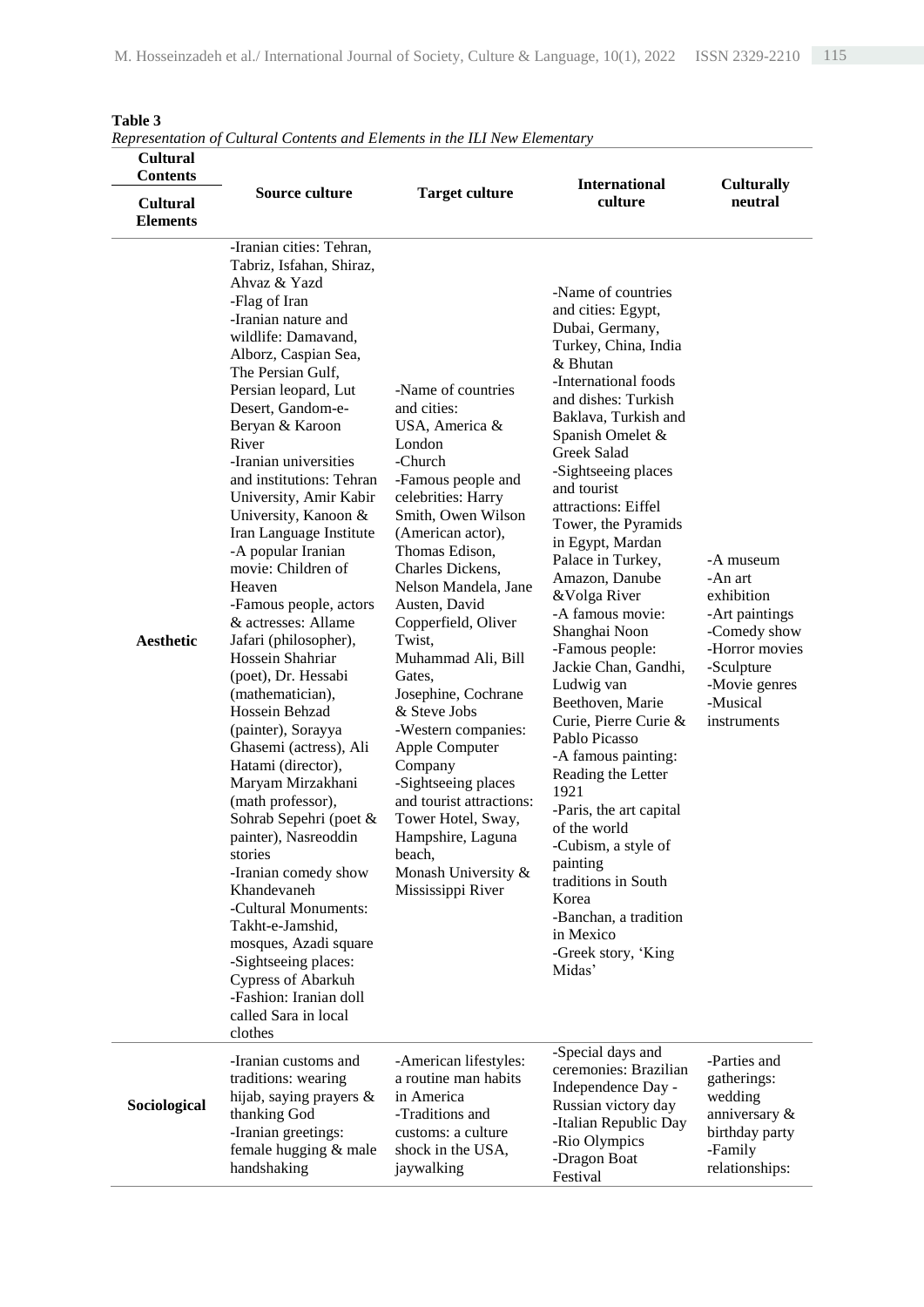|                 | -Traditions: fasting in | as a tradition in    | -A tradition in         | mother-in-law,  |
|-----------------|-------------------------|----------------------|-------------------------|-----------------|
|                 | Ramadan                 | Australia            | Malaysia                | father-in-law   |
|                 | -Special days and       | -Celebrations: New   | -A Japanese Festival,   | -Helping        |
|                 | Ceremonies: Eid Al      | Year's Eve & April's | Setsubun                | others          |
|                 | Fitr & Eid Al-Adha      | Fools' Day           | -An African             | -Buying a gift  |
|                 | -Muslims                |                      | American celebration    | for a birthday  |
|                 | -Iranian Yalda night    |                      | called 'Kwanzaa'        | -Family         |
|                 | -Iranian food: Kebab,   |                      | -New Year               | relationships - |
|                 | Omelet, Shirazi Salad,  |                      | celebration, fireworks  | Visiting        |
|                 | Soup, Saffron Rice      |                      | -Customs around the     | relatives       |
|                 | Pudding, stew $&$       |                      | world: a culture        | -Free time      |
|                 | dessert                 |                      | shock in India.         | activities:     |
|                 |                         |                      | different traditions, a | a vacation at   |
|                 |                         |                      | tradition in France, a  | the beach       |
|                 |                         |                      | tradition in a lecture  |                 |
|                 |                         |                      | in Germany, a           |                 |
|                 |                         |                      | tradition in Korea.     |                 |
|                 |                         |                      | traditions in Latin     |                 |
|                 |                         |                      | America, kissing        |                 |
|                 |                         |                      | when greeting           |                 |
|                 |                         |                      | family                  |                 |
|                 |                         |                      | -Relationships: Hindu   |                 |
|                 |                         |                      | families                |                 |
|                 |                         | -Rising and Falling  |                         |                 |
|                 |                         | intonations          |                         |                 |
| Pragmatic       |                         | -Communication       |                         |                 |
|                 |                         | strategies           |                         |                 |
|                 |                         | -Formal and informal |                         |                 |
|                 |                         | ways of speaking     |                         |                 |
| <b>Semantic</b> |                         | -Idioms and proverbs |                         |                 |
|                 |                         | like money grows on  |                         |                 |
|                 |                         | trees                |                         |                 |

In light of the adopted framework (Adaskou et al., 1990), all culture-related themes of the *ILI New Elementary* series were recorded. Then, the most recurrent ones were picked and merged with each other to give a better visual representation in Table 3. It is evident that the four types of cultural contents and the four strands of cultural elements are embedded in the three textbooks. As for cultural elements, aesthetic and sociological-related themes have more weight, and as for cultural contents, source and international culture are highly dominant. Aesthetic aspects of the source, target, and international culture are realized through themes such as cities, nature, universities, movies, famous people, and tourist attractions, to mention only a few instances. The sociological aspects of the source and target culture revolve around themes such as traditions and ceremonies, greetings, and types of food, while the international culture is manifested through themes like special days of the countries (e.g., Italian Republic Day) and global events (e.g., the Olympics). The culturally neutral contents are presented through aesthetic (e.g., TV shows and musical instruments) and sociological (e.g., partying, family gatherings, and helping others) senses. Finally, the pragmatic and semantic senses, which are quite infrequent in the three textbooks, are realized merely through themes of the target culture like formal/informal ways of speaking, the intonation patterns of English, and the use of idioms and proverbs (e.g., money grows on trees); the point that can also be observed in the analysis of the *Touchstone* series, a portion of which is depicted in Table 4.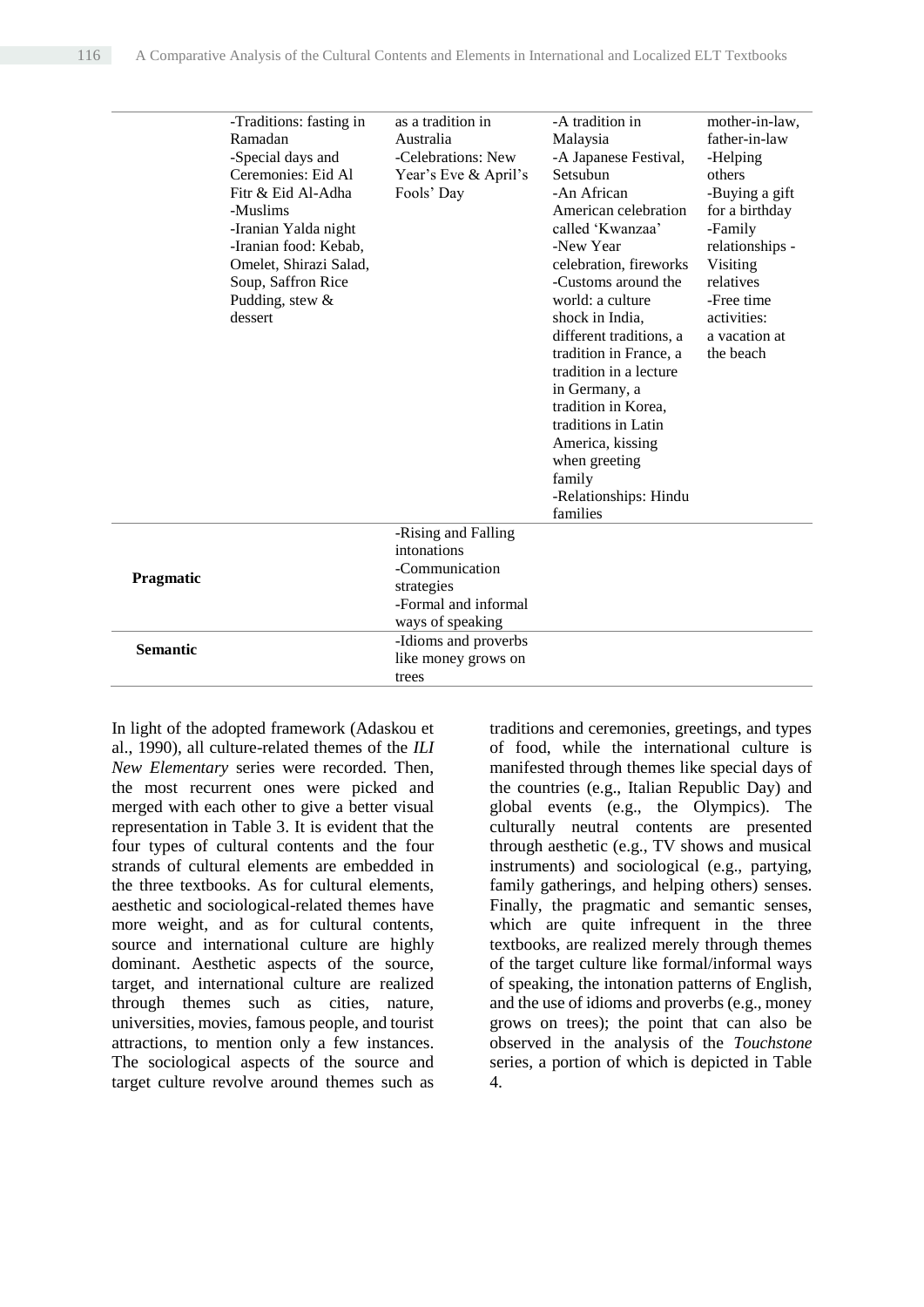| Cultural<br><b>Contents</b><br><b>Source</b> |                            |                                                                                                                                                                                                                                                                                                                                                                                                                                                                                                                                                                                                                                                                                          |                                                                                                                                                                                                                                                                                                                                                                                                                                                                                                                                                                                                | <b>Culturally</b>                                                                                                                                                                                                                                                                                                                      |  |
|----------------------------------------------|----------------------------|------------------------------------------------------------------------------------------------------------------------------------------------------------------------------------------------------------------------------------------------------------------------------------------------------------------------------------------------------------------------------------------------------------------------------------------------------------------------------------------------------------------------------------------------------------------------------------------------------------------------------------------------------------------------------------------|------------------------------------------------------------------------------------------------------------------------------------------------------------------------------------------------------------------------------------------------------------------------------------------------------------------------------------------------------------------------------------------------------------------------------------------------------------------------------------------------------------------------------------------------------------------------------------------------|----------------------------------------------------------------------------------------------------------------------------------------------------------------------------------------------------------------------------------------------------------------------------------------------------------------------------------------|--|
| <b>Cultural</b><br><b>Elements</b>           | culture                    | <b>Target culture</b>                                                                                                                                                                                                                                                                                                                                                                                                                                                                                                                                                                                                                                                                    | <b>International culture</b>                                                                                                                                                                                                                                                                                                                                                                                                                                                                                                                                                                   | neutral                                                                                                                                                                                                                                                                                                                                |  |
| Aesthetic                                    |                            | -Name of countries and<br>cities: USA, America,<br>New York, Britain,<br>South Africa & London<br>-Actors, actresses &<br>celebrities: Andrew<br>Garfield, Johnny Depp,<br>Josh Hutcherson &<br>Scarlet Johansson<br>-Music genres: folk<br>-Singers: Adele,<br>Mariah Carey, Javier<br>Colon, Taylor swift,<br>Cold Play, Chris<br>Martin, the Beatles,<br>Lady Gaga, Angelina<br>Jolie & Lucy Liu<br>-The flag of the USA<br>-National anthem of<br>England<br>-Sightseeing places:<br>Times Square, Statue of<br>Liberty, Empire State<br>Building, Central Park,<br>Manhattan's<br>Greenwich Village,<br>Lake Tahoe,<br>Shakespeare Theater &<br>the Lighthouse Hotel in<br>Scotland | -Name of continents, countries<br>& cities around the world:<br>China, Asia, Dubai & Turkey<br>-Sightseeing places and tourist<br>attractions: Dubai, Chill Out Ice<br>Restaurant, Bangkok, Hajime<br>Robot restaurant, Asian dishes,<br>Shinjuku, Ginza, Wilson Park,<br>France, Eiffel Tower, a palace<br>in Istanbul, Turkey, Culhane<br>park, Topkapi Palace,<br>Bosphorus, Blue Mosque, Hagia<br>Sophia Mosque, Grand Bazar,<br>Turkish rugs, the Cave hotel $\&$<br>the Spa Hotel in Austria<br>-International singers and<br>actresses: Enrique, Zhang Ziyi,<br>Penelope Cruz & Shakira | -Art issues:<br>museums &<br>handicrafts<br>-Natural<br>beauties of<br>places<br>-Movies and TV<br>shows<br>-Music genres<br>-Musical<br>instruments                                                                                                                                                                                   |  |
| Sociological                                 | -Woman<br>wearing<br>hijab | -Greetings: hugging $\&$<br>handshaking<br>-American lifestyle:<br>average American life<br>& American routines<br>-Special days &<br>celebrations: April<br>Fools' Day,<br>Thanksgiving, New<br>Year's Eve & maid of<br>honor<br>-Spare time activities<br>and vacation<br>destinations: vacation<br>in Hawaii, Laguna<br>beach & vacation in<br>London                                                                                                                                                                                                                                                                                                                                 | -Traditions and customs:<br>Chinese & Mexican traditions<br>-Special days and celebrations:<br>Mexican day, Mexican<br>ceremonies, Fiesta, taco, the<br>festival of colors, Bonfires of<br>Saint John, South American<br>Carnivals<br>-Asian foods: Chay, Turkish tea,<br>Borek, Thai food & sushi                                                                                                                                                                                                                                                                                             | -Family<br>relationships<br>-Organization of<br>family<br>-Gift giving<br>-Tardiness at<br>work<br>-Mother's Day<br>-Party, birthday,<br>anniversary &<br>wedding ring<br>-Housewarming<br>party<br>-Going to a<br>country to learn<br>about the culture<br>-Tourist areas<br>-Giving cards<br>for birthdays<br>-Outdoor<br>activities |  |

# **Table 4**

*Representation of Cultural Contents and Elements in Touchstone*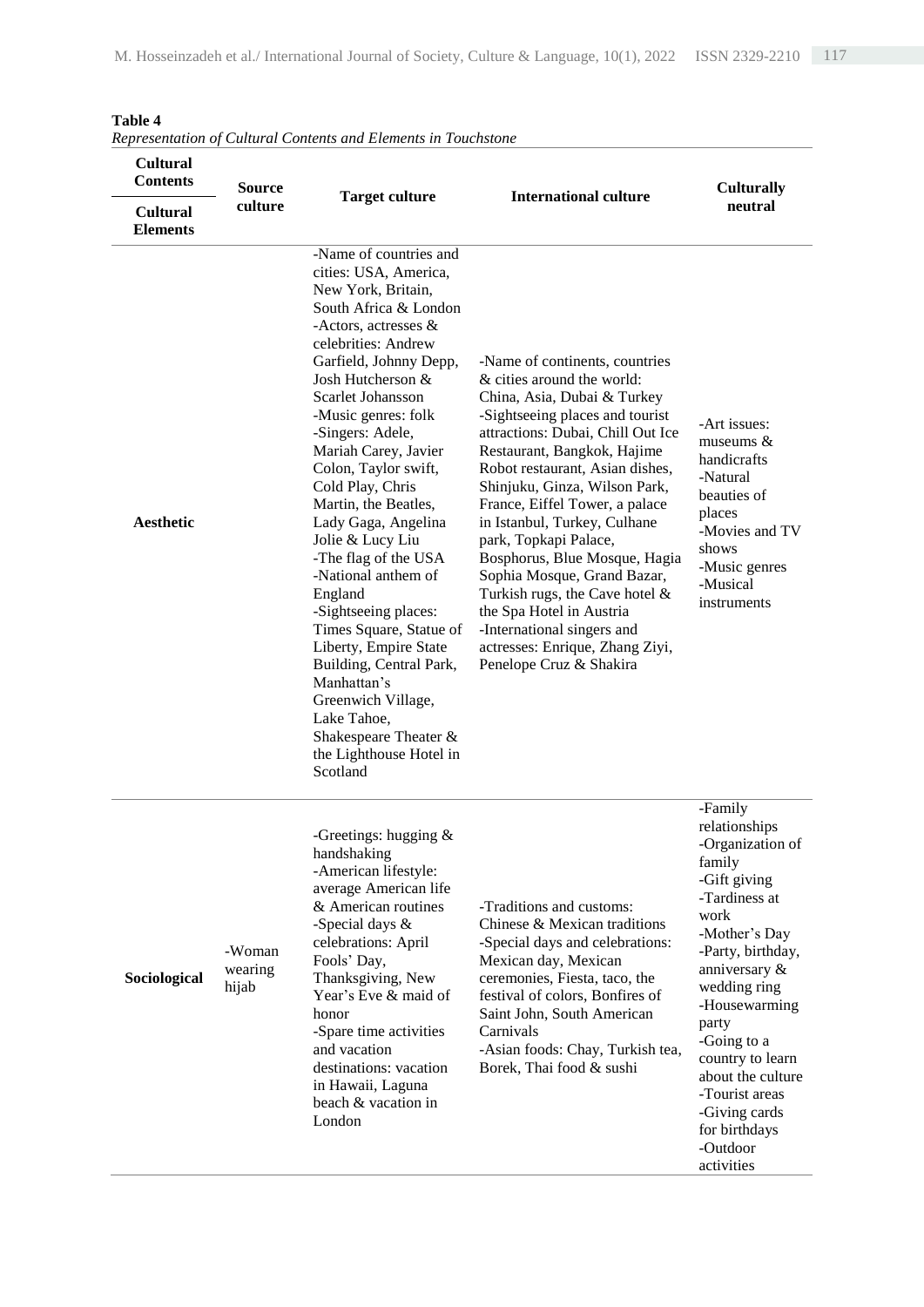|                  |                          | -Spending time<br>with friends |
|------------------|--------------------------|--------------------------------|
|                  | -Falling and rising      |                                |
|                  | intonations              |                                |
|                  | -American and British    | -Small talks                   |
|                  | accents                  | -Eye contact                   |
| <b>Pragmatic</b> | -Conversation            | -Tips for a good               |
|                  | strategies               | conversation                   |
|                  | -Formal and informal     |                                |
|                  | ways of speaking         |                                |
|                  | -Idioms and proverbs:    |                                |
|                  | Every cloud has a silver |                                |
| <b>Semantic</b>  | lining                   |                                |
|                  | -Symbols in texting      |                                |
|                  | dates and months in the  |                                |
|                  | calendar of countries    |                                |

Table 4 presents the most recurrent themes as they are reflected in the cultural contents and elements of *Touchstone*. By way of comparison, the target culture has most of the weight among the four types of cultural contents, followed by international culture and culturally neutral themes. The source culture of the learners, however, with only one occurrence (a woman wearing hijab), has gone unnoticed. The four strands of cultural elements are considered in *Touchstone*, though not with equal weight. The aesthetic sense of the target and international culture is fully dominant, and it is realized through themes such as names of cities and countries, national anthems, sightseeing places, actors, actresses, and celebrities. The sociological sense, which holds the second rank of the cultural elements, is mainly realized through the themes of both target and international cultures, such as greetings, customs, traditions, food, and celebrations. The pragmatic sense is manifested through target culture (e.g., American & British accents) and culturally neutral themes (e.g., tips for a good conversation). Lastly, the idioms, proverbs, and symbols of the target culture help with the realization of the semantic sense.

Following a brief presentation of the qualitative results, the answer to the second research question would come into focus using quantitative measurements. To test the significance of the difference between the *ILI New Elementary* and *Touchstone* series in terms of cultural content representation, a Chi-square test of significance was conducted. The results can be observed in Table 5.

#### **Table 5**

*Chi-square Test for the Differences between ILI New Elementary and Touchstone in Terms of Cultural Contents*

| Test                         | Value   | df | Asymptotic Significance (2-sided) |
|------------------------------|---------|----|-----------------------------------|
| Pearson Chi-Square           | 405.079 |    | .000                              |
| Likelihood Ratio             | 514.281 |    | .000                              |
| Linear-by-Linear Association | 41.905  |    | .000                              |
| N of Valid Cases             | 2418    |    |                                   |

As Table 5 depicts, the value for Pearson chisquare was 405.079, with a degree of freedom of 3 and *p*<.05. Therefore, it can be concluded that there was a significant difference between the *ILI New Elementary* and *Touchstone* series in terms of cultural content representation.

Similarly, to complement the answer to the second research question, i.e., testing the significance of the difference between the *ILI New Elementary* and *Touchstone* series in terms of cultural elements representation, another Chi-square test was carried out. Table 6 presents the results.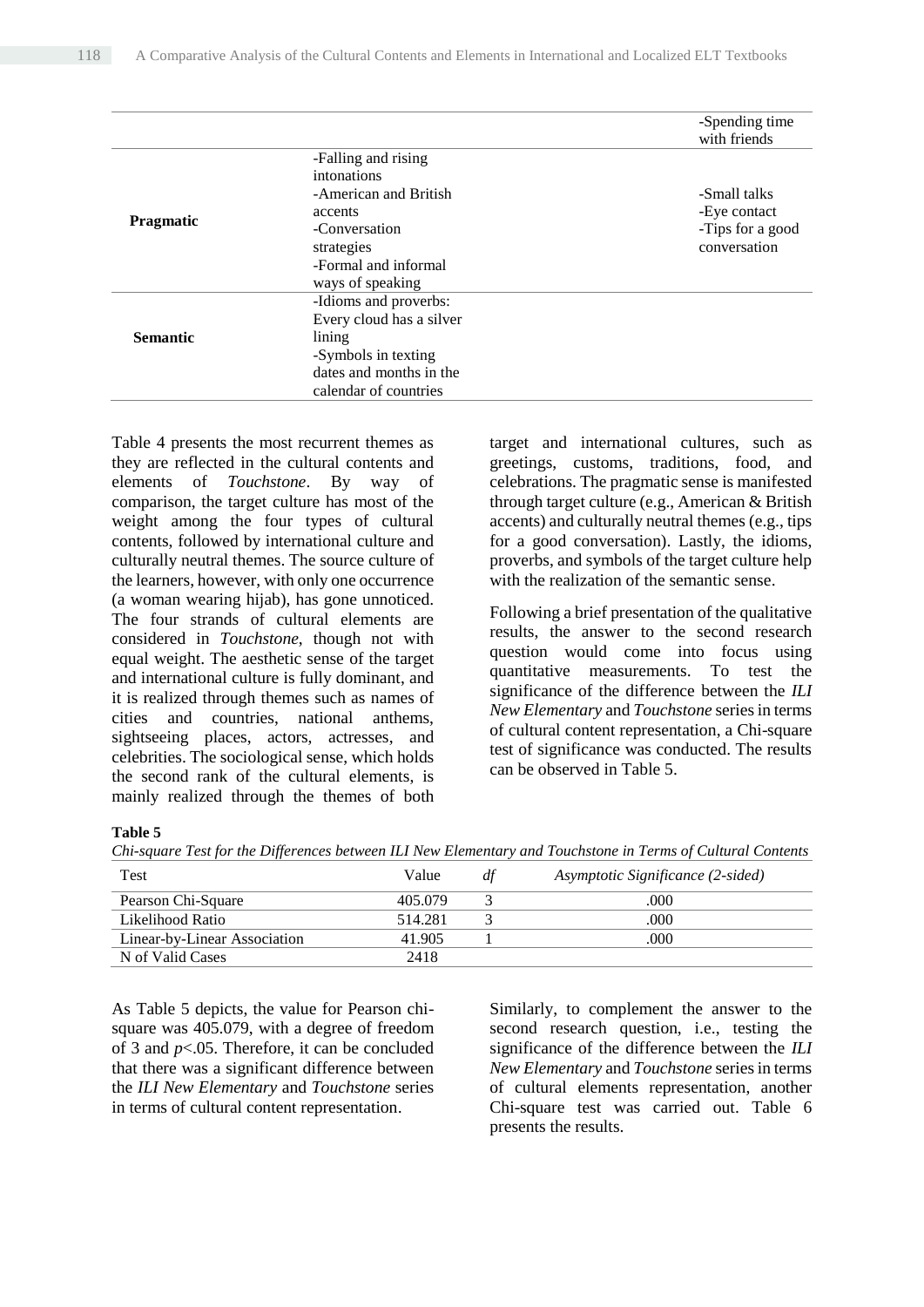| Test                         | Value  | df | Asymptotic Significance (2-sided) |
|------------------------------|--------|----|-----------------------------------|
| Pearson Chi-Square           | 24.396 |    | .000                              |
| Likelihood Ratio             | 24.825 |    | .000                              |
| Linear-by-Linear Association | 8.462  |    | .004                              |
| N of Valid Cases             | 2418   |    |                                   |

*Chi-square Test for the Differences between ILI New Elementary and Touchstone in Terms of Cultural Elements*

As can be observed in Table 6, the value for Pearson chi-square turned to be 24.396, with a degree of freedom of 3 and *p*<.05. Yet again, we can conclude that there was a significant difference between the *ILI New Elementary* and *Touchstone* series in terms of cultural elements representation.

## **5. Discussion**

**Table 6**

This comparative analysis was conducted to shed light on the representation of cultural contents and elements in two widely used local and international ELT textbook series in the Iranian context. From one side, with a bird's eye view, it provides evidence that cultural concepts are deeply rooted within the texts what Chao (2011) calls covert syllabus - and visualizations of ELT textbooks (Dinh, 2017); and that their analysis, presentation, and understanding might reflect facts about textbook contents that have to be considered for developing language learner's ICC (Byram, 1997). From the other side, it could be realized that culture-related themes of such textbooks might lean towards a specific cultural context in disregard of cultural and ideological underpinnings of the others. To uncover that in the current study, using cross-tabulation analysis and frequency counts in the textbook series under investigation, it was realized that the *ILI New Elementary* represents more than 99% of the total contents reflecting the source culture. This can partly be linked to the macro policies of the *ILI* in producing 'Islamic-Iranian' contents and partly the inclination of the *ILI* textbook developers towards the use of source and international contents to reduce the weight of the western-oriented materials (Mofidi & Hashemi, 2019). The orientation towards international culture in *New Elementary*, as the *ILI* textbook developers explain in their symposiums and internal publications, is to familiarize the local language learners with the culture of other countries. However, a heavy reliance on the source culture (and similarly the

international culture) can be mainly interpreted as the avoidance of Anglo-Saxon western culture (Aliakbari, 2004; Mofidi & Hashemi, 2019) to include more of the 'Islamic-Iranian' cultural contents (Iran Language Institute, n.d.) and to prevent the English-speaking countries dominance over the developing countries (Pishghada & Naji, 2012). As Pishghadam and Naji (2012) suggest, to deal with the issue of linguistic imperialism, which may consequently threaten local languages and cultures, localization and maintenance of national culture and identity can be considered as justifiable attempts. With regard to cultural element representation, our findings here are consistent with the arguments of Rashidi and Meihami (2016), Gheitasi et al. (2020), and Hassaskhah and Abdollahi (2021), who confirmed that the content of textbooks published in non-English-speaking countries mostly focused on the language learners' L1 culture; a focus that might hamper the development of learners' intercultural awareness (Majdzadeh, 2002). However, the findings contradict Ashrafi and Ajideh (2018), who reported the target culture as the dominant category in local textbooks.

The contents representing the target culture, however, were more highlighted in the *Touchstone* series. In other words, out of 642 culture-related themes reflecting the target culture, 447 (almost 70%) were found in *Touchstone*, whereas 195 (almost 30%) appeared in the *ILI New Elementary*. Considering that the *Touchstone* series are designed, developed, and published in an English-speaking country, the large number of target culture themes would be quite predictable. Taking into account the wide readership of internationally designed textbooks like *Touchstone*, part of this somehow onesided view of culture is understandable; nevertheless, as Hager (2011) posits, an overemphasis on the western manifestation of culture hardly leaves room for other countries to present their cultural beliefs and values.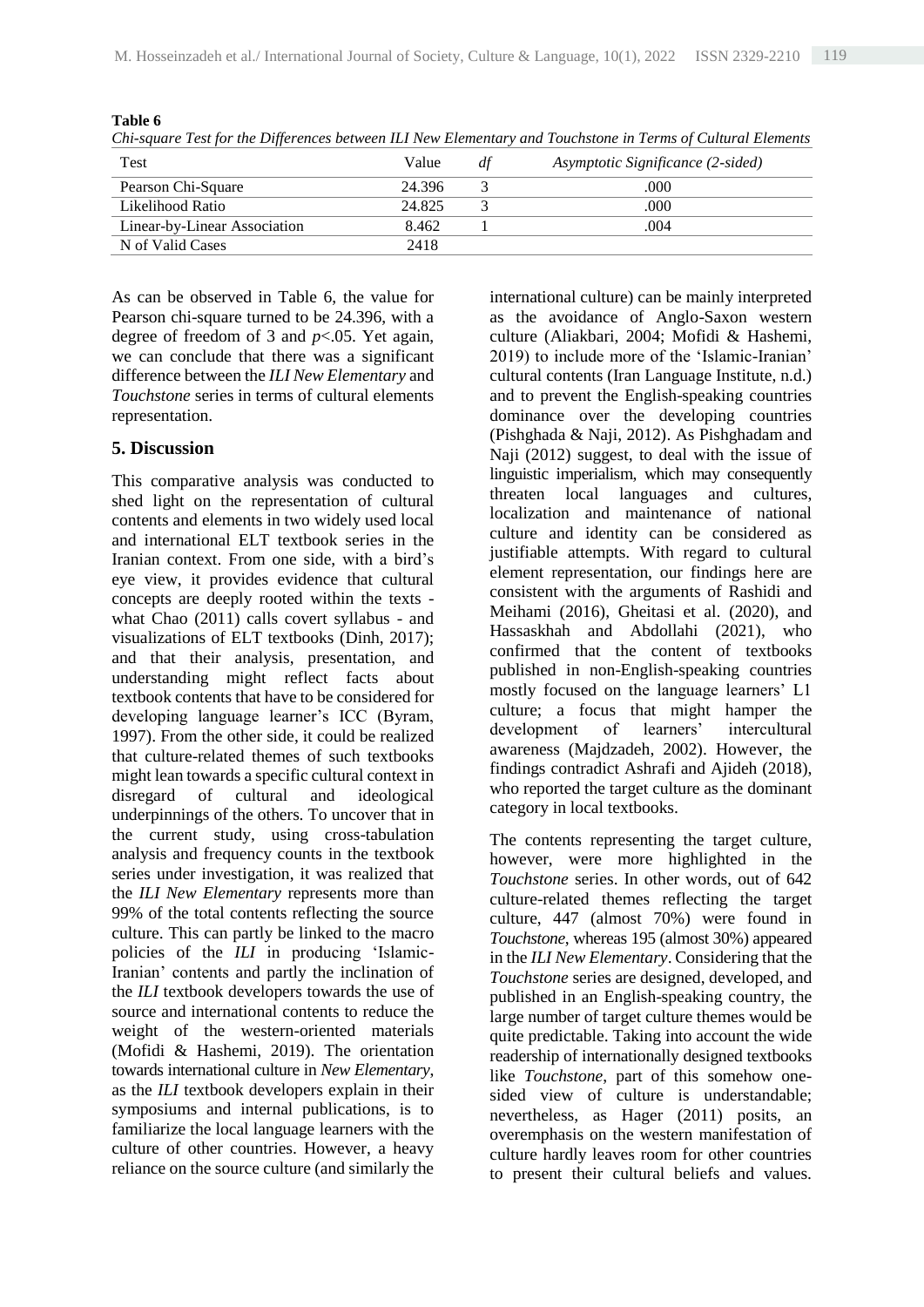Moreover, presenting educational materials in contexts linked to learners' everyday lives can increase their learning motivation in EFL classes (Adaskou et al., 1990). In line with Pishghadam and Zabihi (2012), a shift from only-language classes to life-and language environments can pave the way for local culture inclusion in English written materials. The contents representing the international culture are probably the most encouraging findings of the current study. A large number of international cultural content could be rooted in the international readership and audience of Cambridge University products. Yet, when it comes to the culture of non-speaking English countries or marginalized contexts (Canagarajah, 2002; Kumaravadivelu, 2003), it seems that *Touchstone* fails to include contents that cover EFL learners' source culture (Curdt-Christiansen & Weninger, 2015). In line with the results of Mofidi and Hashemi (2019), out of 888 (36% of the total) extracted international culture-related themes, the *ILI New Elementary*  with 501 (56%) and *Touchstone* with 378 (44%) counts, both represent contents that highly appreciate intercultural/transcultural underpinnings. It is via such balanced intercultural contents that the language learners can be guided towards global cultural consciousness (Kumaravadivelu, 2008). Finally, out of 583 culturally neutral themes, 292 were found in the *ILI New Elementary* and 291 in the *Touchstone* series. Considering the weight of such culture-free pieces in relation to the total number of extracted themes (583 of 2418), our findings would be dissimilar to Tajeddin and Bahrebar's (2017), reporting that most of the cultural contents in their textbook corpus were culturally neutral.

As for cultural elements representation, a general view of the analysis indicated that aesthetic and sociologically-oriented themes - 92% of the total counts - are by far the most evident manifestation of cultural senses. Pragmatic and semantic senses, however, represent only 8% of our corpus of 2418 culture-related elements. One justification for this could be the nature of textbook development in which manifesting cultural elements to the readers is facilitated through tangible concepts of aesthetics and sociology such as cinema, music, or interpersonal-related themes. In other words, to borrow Tajeddin and Teimournezhad's (2014) terminology, aesthetic

and sociological senses are more "culturally laden", whereas pragmatic and sematic senses "are more conceptually oriented" (p. 5). In general, the overweight of aesthetical and sociological senses of culture in ELT textbooks is comparable to the findings of Tajeddin and Teimournezhad (2014) and Tajeddin and Bahrebar (2017), who merely focused on the realization of culture in the aesthetic and sociological senses, as these two are believed to be more culturally representative. However, focusing on the ranks of cultural sense representations, they reported a higher representation of sociological elements in localized textbooks and the dominance of aesthetic senses in global textbooks, which are not in line with the findings of the current study. The obtained results also contradict Tajeddin and Bahrebar's (2017) findings reporting a higher weight of sociological representation in local textbooks. Moreover, comparing local and global textbooks, they came up with a higher representation of the sociological and aesthetic sense of culture in global textbooks, which contradicts the findings of the present study. The results also contradict Ashrafi and Ajideh (2018), who concluded the slight dominance of sociological, i.e., small c culture dimension in *ILI advanced* (2 & 3) textbooks. However, a wide gap with a tendency towards big C culture, i.e., aesthetic representation in *ILI advanced 1*  textbook, supports our findings. Unlike the above-mentioned studies, Gheitasi et al. (2020) and Rashidi and Meihami (2016) took sociolinguistic/pragmatic and semantic cultural senses into consideration in their analyses. Gheitasi et al. (2020) indicated more emphasis on aesthetic culture sense followed by semantic, sociological, and pragmatic, respectively. These findings are not in line with the cultural element representation ranks displayed by the current study. Dissimilar to the present study in which the rank of cultural elements was similar for local and international textbooks, Rashidi and Meihami (2016) found a higher frequency for L2 aesthetic elements in international textbooks and a higher tendency towards L1 aesthetic and pragmatic representation in local textbooks.

With regard to the second research question, the findings indicated a statistically significant difference between these two textbook series under focus. The *ILI* turned out to be more balanced in terms of cultural content and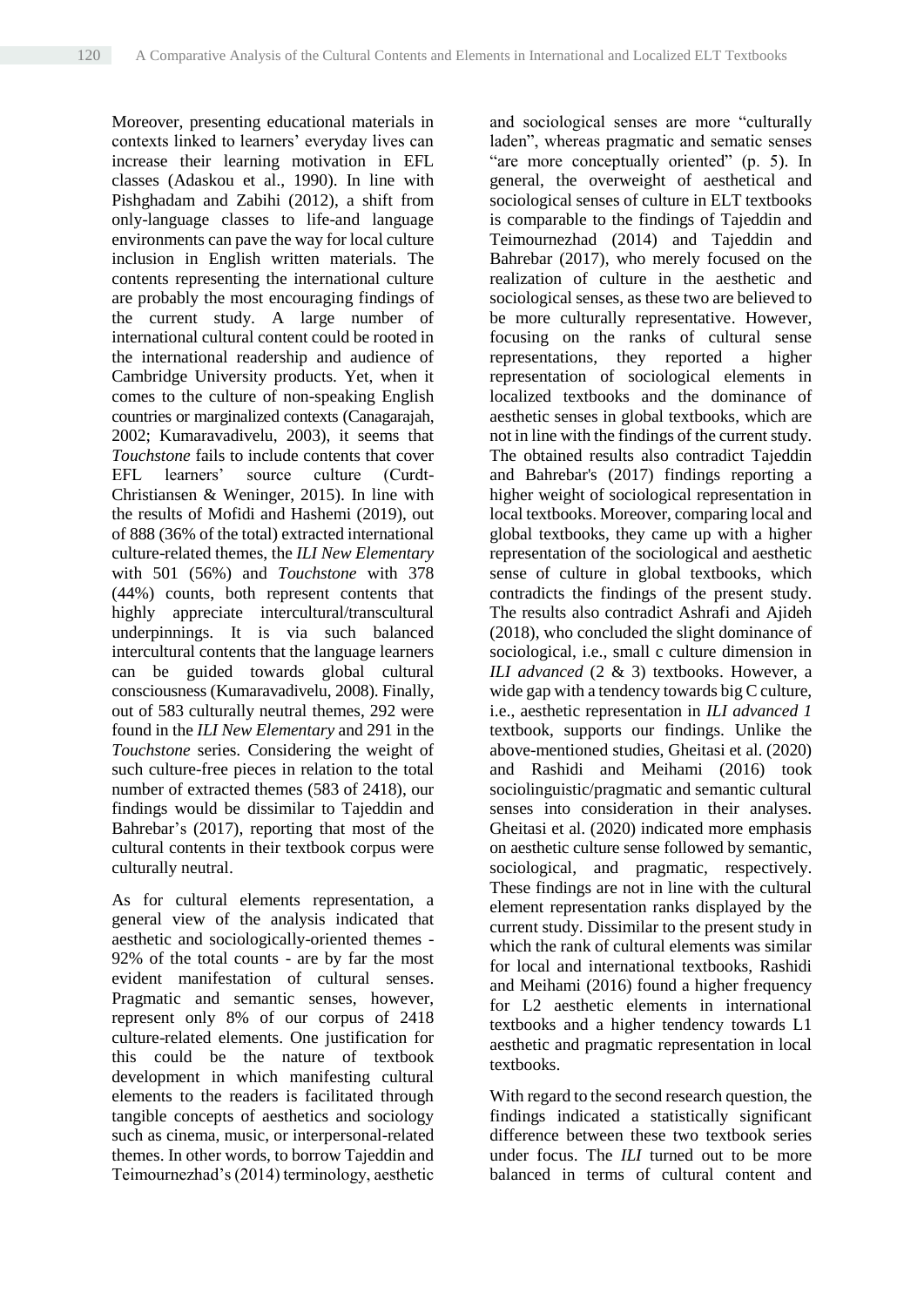element incorporation. This supports the idea that textbooks function as institutionally sanctioned and sociocultural materials having their own ideology (Curdt-Christiansen & Weninger, 2015).

All in all, it can be concluded that the inclusion of culture in ELT textbooks is inevitable, and it depends on policymakers and stakeholders which cultural windows to be kept open to learners. Different textbooks or even different levels of the same series of textbooks may plan different ways of cultural representations. The point, however, is to feel the responsibility of cultivating learners' cultural literacy, openness to learn about other cultures, and at the same time feeling proud of one's own culture trying to share it with others. Therefore, opening a narrow window to the worldwide culture, either merely through source culture or target culture, would hinder ELT textbooks from bringing the world into the classroom. Furthermore, as Pishghadam et al. (2020) state, the decisive role of culture in identity information indicates that culture development demands diffusing it and raising it to public awareness. In fact, people themselves can play significant roles in transmitting, reproducing, balancing, and even eradicating their own cultural memes (Pishghadam et al., 2020). Instead of viewing their national identity as an impediment or nonexistent in the process of language learning, Iranian students should be directed to maintain their cultural integrity and view their national identity as negotiable with others (Pishghadam et al., 2013). Informed by Pishghadam et al. (in press), since Iranians seem to become emotional and excited when exposed to the English language, ELT textbooks and the way that they represent culture can also be viewed as frameworks for activating learners' emotioncies. Taking the complexities of culture into account, teachers and practitioners are advised to base their teaching on textbooks that represent a coherent whole rather than a fragmented representation of culture. In other words, as language teachers, we have the responsibility to remind the learners that based on the specific social contexts, they can draw on different aspects of their identity, either national or international (Fitzsimons, 2019).

With an overemphasis on intercultural competence development and its effectiveness in cross-cultural interactions, ELT policymakers and stakeholders are advised to give a second look to incorporating culture and cultural senses into ELT textbooks. Actually, in today's increasingly interconnected world, what the students need is a global understanding and awareness of other cultures so that a deeper understanding of their own culture is developed. Closing windows to other cultures and exposing learners to limited cultural senses would not result in cultural literacy, cultural liberty, and openness demanded in today's diverse world. New today invites materials developers and educators to reconsider the incorporation of culture into ELT textbooks in a way to promote intercultural understanding. The language teachers should also keep this fact in mind that the contents are not just what they see and observe; rather, there might be contents hidden within the lines. Therefore, while selecting textbooks besides considering language content, they should also consider the ideology behind the textbooks. In the process of developing local textbooks, materials developers are advised to include local culture in English texts and avoid so much reliance on target culture presentation and authentic text inclusion (Pishghadam & Naji, 2012). Anyhow, as prime users of ELT textbooks, administrators and language teachers, before selecting textbooks, should form their own evaluations about cultural analysis of textbooks and the impacts they might have on language learners.

## **References**

- Adaskou, K., Britten, D., & Fahsi, B. (1990). Design decisions on the cultural content of a secondary English course for Morocco. *ELT Journal, 44*(1), 3-10. <https://doi.org/10.1093/elt/44.1.3>
- Ahmadi Safa, M., & Karampour, F. (2020). A checklist-based evaluative study of English textbook Prospect 3 from teachers' and students' perspectives. *Iranian Journal of Applied Language Studies, 12*(1), 1-34.
- Aliakbari, M. (2004, August)*. The place of culture in the Iranian ELT textbooks in high school level*. Paper presented at the 9<sup>th</sup> Pan-Pacific Association of Applied Linguistics Conference, Namseoul University, Korea.
- Al-Sofi, B. B. M. (2018). An evaluation of the cultural aspects in the university English textbook (Well Read 1). *Theory and*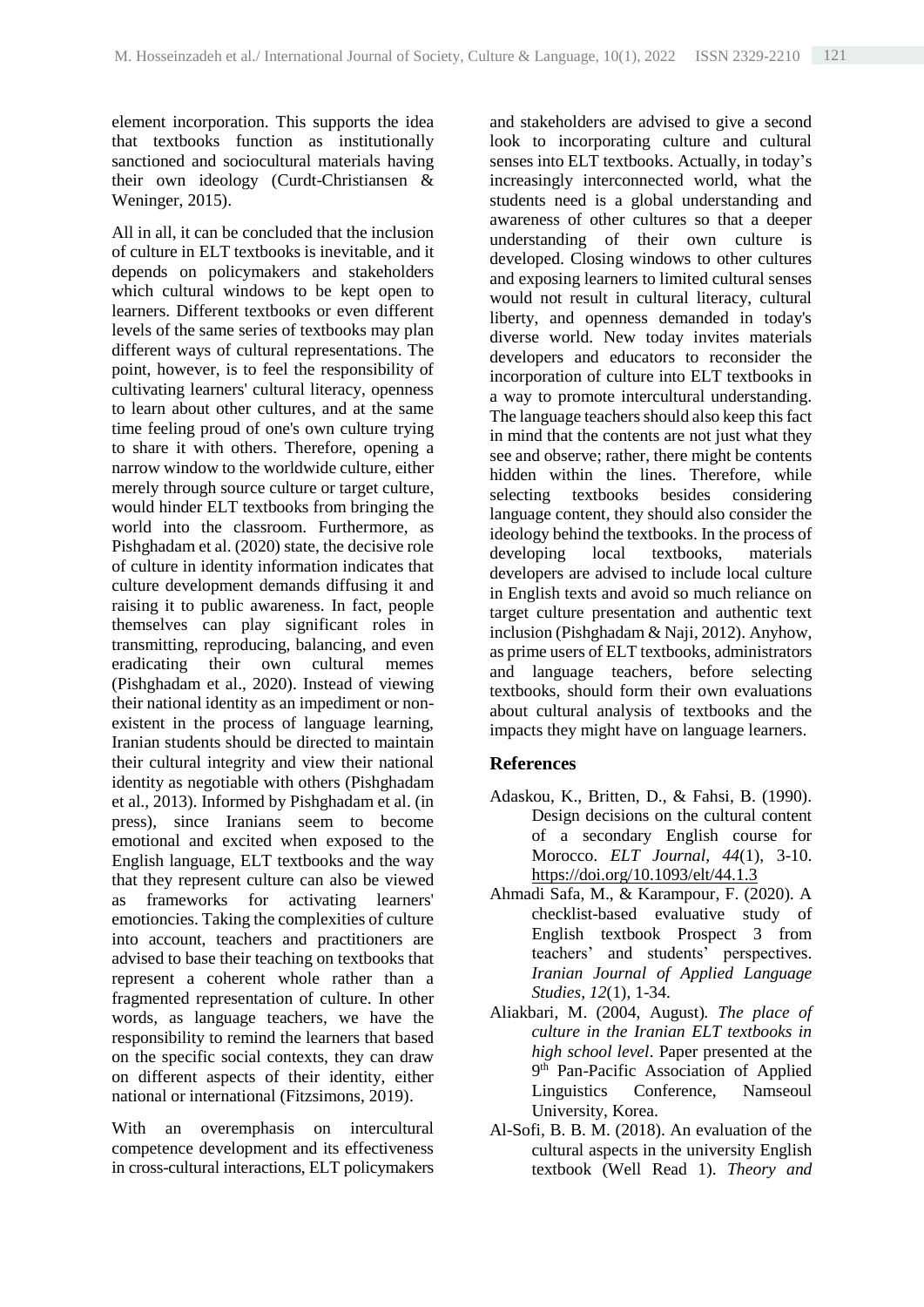*Practice in Language Studies, 8*(2), 184- 196. Doi: [10.17507/tpls.0802.02.](doi:%2010.17507/tpls.0802.02)

- Ashrafi, S., & Ajideh, P. (2018). Exploring culture-related content in English textbooks: A closer look at Advanced Series of Iran Language Institute. *Journal of Applied Linguistics and Applied Literature: Dynamics and Advances, 6*(1), 91-109. Doi; [10.22049/JALDA.](https://dx.doi.org/10.22049/jalda.2018.26195.1056) [2018.26195.1056](https://dx.doi.org/10.22049/jalda.2018.26195.1056)
- Babaii, E., Atai, M. R., & Parsazadeh, A. (2019). A visual analysis of English language textbooks: Celebrities' role as cultural figures. *Journal of English language Teaching and Learning, 11*(24), 55-78.
- Baker, W. (2015). Research into practice: Cultural and intercultural awareness. *Language Teaching, 48*(1), 130-141. Doi: [10.1017/S0261444814000287](http://dx.doi.org/10.1017/S0261444814000287)
- Bakhtiari, S., & Saadat, M. (2015). Gender representation in Interchange Series (3rd ed*.*): A social semiotics analysis. *Iranian Journal of Applied Linguistics, 18*(2), 1- 39. Doi: [10.18869/acadpub.ijal.18.2.1](http://dx.doi.org/10.18869/acadpub.ijal.18.2.1)
- Baleghizadeh, S., & Jamali Motahed, M. (2010). An analysis of the ideological content of internationally-developed British and American ELT textbooks. *Journal of Teaching Language Skills, 29*(2), 1-27. Doi: [10.22099/jtls.2012.406](https://dx.doi.org/10.22099/jtls.2012.406)
- Byram, M. (1997). *Teaching and assessing intercultural communicative competence*. Clevedon: Multilingual Matters.
- Byram, M. (2008). *From foreign language education to education for intercultural citizenship: Essays and reflection*. Clevedon: Multilingual Matters.
- Canagarajah, S. (2002). Globalization, methods, and practice in periphery classrooms. In D. Block & D. Cameron (Eds.), *Globalization and language teaching* (pp. 134-150). London: Routledge.
- Canale, G. (2016). (Re)Searching culture in foreign language textbooks, or the politics of hide and seek. *Language, Culture and Curriculum, 29*(2), 225-243. [https://doi.org/10.1080/07908318.2016.](https://doi.org/10.1080/07908318.2016.1144764) [1144764.](https://doi.org/10.1080/07908318.2016.1144764)
- Chao, T. C. (2011). The hidden curriculum of cultural content in internationally published ELT textbooks: A closer look at New American Inside Out. *The Journal of Asia TEFL, 8*(2), 189-210.
- Cheng, K. K., & Biglar Beigi, A. (2012). Education and religion in Iran: The inclusiveness of EFL (English as a Foreign Language) textbooks. *International Journal of Educational Development, 33*(2012), 310-315. [https://doi.org/10.](https://doi.org/10.%201016/j.ijedudev.2011.05.006)  [1016/j.ijedudev.2011.05.006](https://doi.org/10.%201016/j.ijedudev.2011.05.006)
- Choubsaz, Y., Jannejad, M., & Arizavi, S. (2018). Opening Pandora's Box: A culturally-oriented look at the covert content of Passages 1. *AJELP: Asian Journal of English Language and Pedagogy, 6*(2018), 22-36. Doi: [10.37134/ajelp.vol6.3.2018](http://dx.doi.org/10.37134/ajelp.vol6.3.2018)
- Cohen, J. (1988). *Statistical power analysis for the behavioral sciences* (2nd ed.). Hillsdale, NJ: Lawrence Erlbaum Associates, Publishers.
- Cortazzi, M., & Jin, L. (1999). Cultural mirrors: Materials and methods in the EFL classroom. In E. Hinkel (Ed.), *Culture in second language teaching and learning*  (pp. 196-220). Cambridge, UK: Cambridge University Press.
- Curdt-Christiansen, X. L., & Weninger, C. (Eds.). (2015). *Language, ideology and education: The politics of textbooks in language education*. London: Routledge.
- Deardorff, D. K. (2006). Identification and assessment of cultural competence as a student outcome of internationalization. *Journal of Studies in International Education, 10*(3), 241-266. Doi: [10.1177/](https://doi.org/10.1177/1028315306287002) [1028315306287002](https://doi.org/10.1177/1028315306287002)
- Dinh, N. T. (2017). Cultural linguistics and ELT curriculum: The case of English textbooks in Vietnam. In F. Sharifian (Ed.), *Advances in cultural linguistics* (pp. 721–745). Singapore: Springer Singapore. [Doi: 10.1007/978-981-10-](https://doi.org/10.1007/978-981-10-4056-6_32) [4056-6\\_32](https://doi.org/10.1007/978-981-10-4056-6_32)
- Fitzsimons S. (2019). Students' (inter)national identities within international schools: A qualitative study. *Journal of Research in International Education*, *18*(3), 274-291. Doi[:10.1177/1475240919889823](https://doi.org/10.1177/1475240919889823)
- Gheitasi, M., Aliakbari, M., & Yousofi, N. (2020). Evaluation of culture representation in Vision English Textbook Series for Iranian secondary public education. *Journal of English Language Teaching and Learning, 12*(26), 145-173. Doi: [10.22034/ELT.](https://dx.doi.org/10.22034/elt.2020.11471) [2020.11471](https://dx.doi.org/10.22034/elt.2020.11471)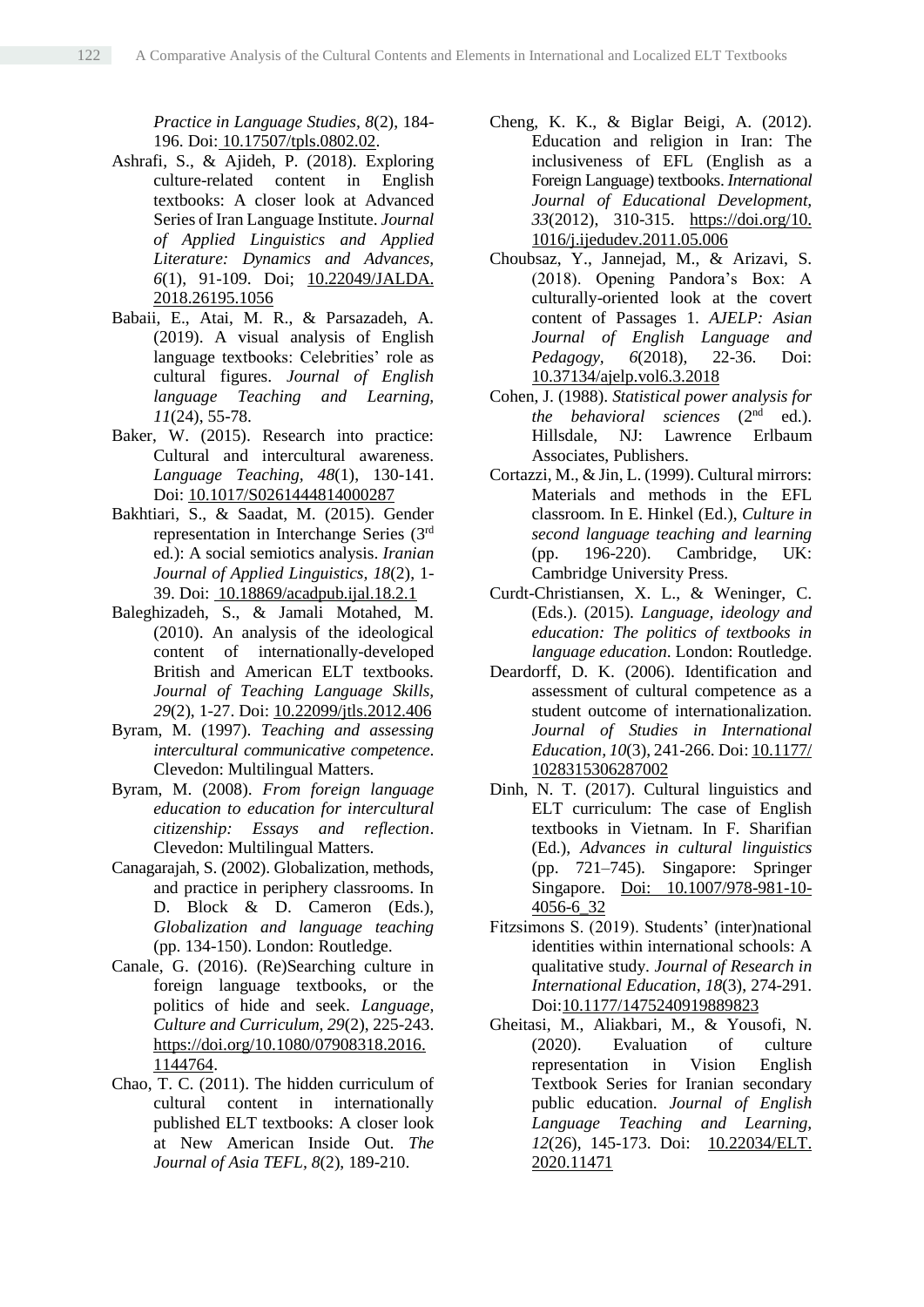- Ghoorchaei, B., Derakhshan, A., & Ebrahimi, A. (2021). An evaluation of English textbook Prospect 2: Teachers and teacher educators' perceptions in the spotlight. *Journal of Modern Research in English Language Studies, 8*(2), 90-59. [http://dx.doi.org/10.30479/jmrels.2020.1](https://dx.doi.org/10.30479/jmrels.2020.13156.1624) [3156.1624](https://dx.doi.org/10.30479/jmrels.2020.13156.1624)
- Hager, M. (2011). *Culture, psychology, and language learning*. Oxford: Peter Lang.
- Hassaskhah, J., & Abdollahi, A. (2021). Covert curriculum in ELT coursebooks: Evidence from Top Notch and English File Series. *Applied Research on English Language, 10*(1), 105-128. http://dx.doi. org/10.22108/are.2021.121788.1547
- Iran Language Institute. (n.d.). [https://www.](https://www/) ili.ir/en/aboutus/history
- Javadi, M., & Azizinejad, Z. (2017). *Prospect 1* and *Four Corners 1* in the Spotlight: Textbook evaluation with some reference to critical discourse analysis. *Journal of Research in Applied Linguistics, 8* (Proceedings of the Fourth International Conference on Language, Discourse and Pragmatics), 221-231. Doi: [10.22055/](https://dx.doi.org/10.22055/rals.2017.12927) [RALS.2017.12927](https://dx.doi.org/10.22055/rals.2017.12927)
- Khodadady, E., & Jajarmi, H. (2016). Evaluation of Mosaic 1 reading: A microstructural approach to textual analysis of pedagogical materials. *Issues in Language Teaching, 5*(2), 185-161. Doi: [10.22054/ILT.2017.8057](https://dx.doi.org/10.22054/ilt.2017.8057)
- Köksal, D., & Ulum, O. G. (2021). Analysis of cultural hegemony in Touchstone EFL course book series. *The Reading Matrix: An International Online Journal, 21*(1), 131-141.
- Kumaravadivelu, B. (2003). *Beyond methods: Macrostrategies for language teaching*. New Haven, CT: Yale University Press.<br>ravadivelu, B. (2008). Cultura.
- Kumaravadivelu, B. (2008). *Cultural globalization and language education.*  New Haven: Yale University Press.
- Liu, J., & Fang, F. (2017). Perceptions, awareness and perceived effects of home culture on intercultural communication: Perspectives of university students in China. *System, 67*(July), 25-37. Doi: [10.1016/j.system.2017.04.003](http://dx.doi.org/10.1016/j.system.2017.04.003)
- Madhkhan, M., & Tabatabaei, O. (2019, September). *Comparison of American and international cultural Elements in Touchstone Series*. Paper presented at the National Conference on New

Approaches in Applied Linguistics and Translation Studies, Isfahan, Iran.

- Majdzadeh, M. (2002). *Disconnection between language and culture: A case study of Iranian English textbooks*. ERIC Document Reproduction Service No. ED 474 691.
- McCarthy, M., McCarten, J., & Sandiford, H. (2014). *Touchstone*. Cambridge: Cambridge University Press.
- McConachy, T., & Hata K. (2013). Addressing textbook representations of pragmatics and culture. *ELT Journal, 67*(3), 294- 301.
- Mofidi, M., & Hashemi, M. (2019). Visual representation of culture in a locally developed EFL series. *Journal of English Language Teaching and Learning, 11*(23), 157-187.
- Pallant, J. (2011). *SPSS survival manual: A step by step guide to data analysis using SPSS*. Australia: Allen & Unwin.
- Perfecto, M. R., & Paterno, M. G. (2018). Critiquing culture in reading materials used by ESL private middle schools in the Philippines: A critical literacy perspective. In H. P. Widodo, M. R. Perfecto, L. V. Canh, & A. Buripakdi (Eds.), *Situating moral and cultural values in ELT materials* (pp. 29-50). Switzerland: Springer.
- Pishghadam, R., Ebrahimi, S., Miri, M. A., & Shayesteh, S. (2021). Sapioemotionality as a New Attribute in Socio-Cultural Studies. *International Journal of Society, Culture and Language, 9*(3), 16-27.
- Pishghadam, R., Ebrahimi, S., & Derakhshan, A. (2020). Cultuling analysis: A new methodology for discovering cultural memes. *International Journal of Society, Culture and Language, 8*(2), 17-34.
- Phishghadam, R., Hashemi, M. R., & Bazri, E. (2013). Specifying the underlying constructs of home culture attachment scale. *International Journal of Society, Culture and Language, 1*(1), 37-51.
- Pishghadam, R., & Naji, E. (2012). Applied ELT as a panacea for linguistic imperialism. *Iranian EFL Journal, 8*(1), 35-52.
- Pishghadam, R., & Zabihi, R. (2012). Life syllabus: A new research agenda in English language teaching. *TESOL Arabia Perspectives*, *19*(1), 23-27.